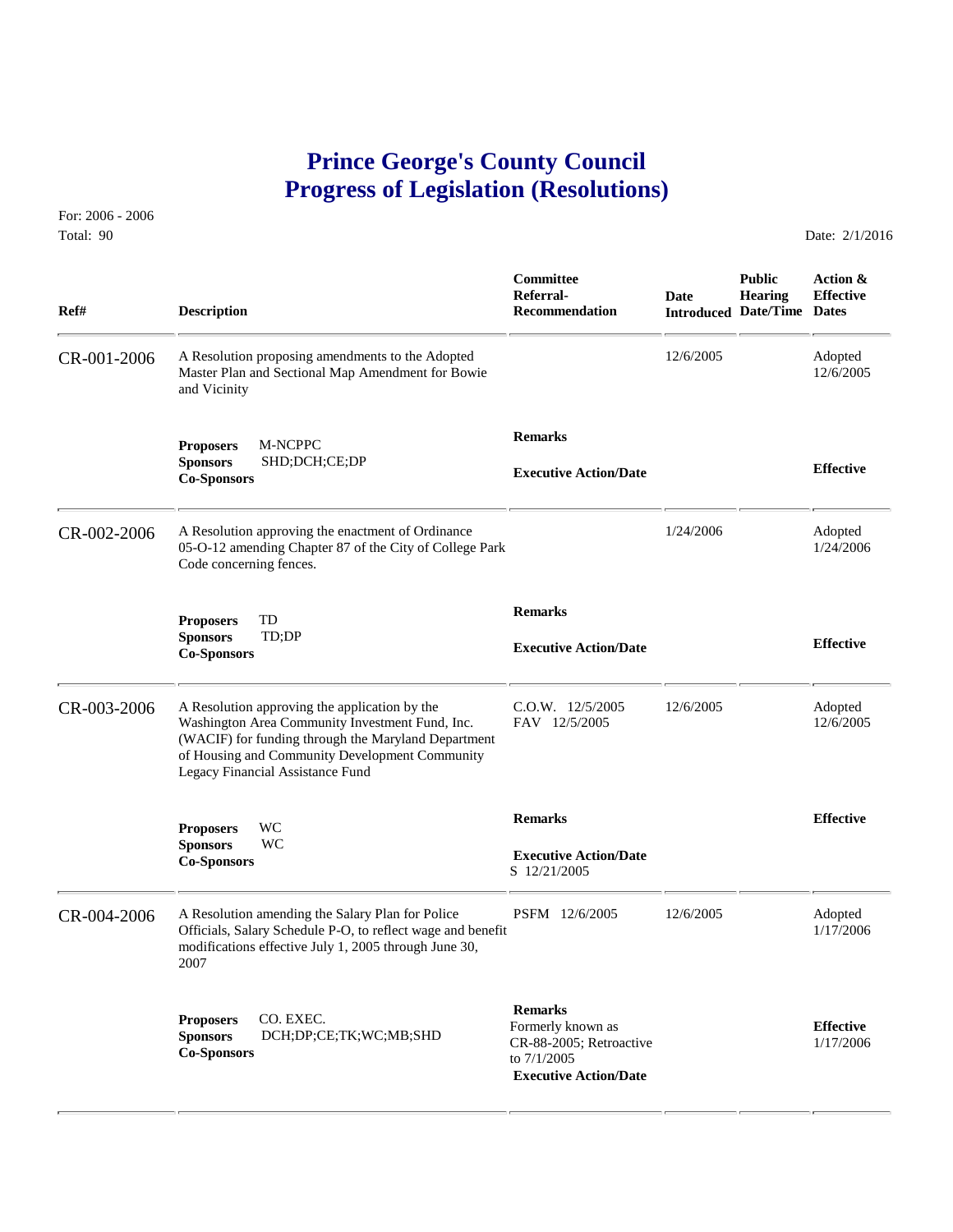#### **For: 2006-2006 Prince George's County Council** Page 2 of 21<br>**Progress of Legislation (Resolutions)** Date: 2/1/2016 **Total: 90 Progress of Legislation (Resolutions)**

| Ref#        | <b>Description</b>                                                                                                                                                                                                                                                                                                                                                                                                                                                                                                                                                                                                                                                                                                                                                                                        | Committee<br>Referral-<br><b>Recommendation</b> | Date<br><b>Introduced</b> | <b>Public</b><br><b>Hearing</b><br>Date/Time | Action &<br><b>Effective</b><br><b>Dates</b> |
|-------------|-----------------------------------------------------------------------------------------------------------------------------------------------------------------------------------------------------------------------------------------------------------------------------------------------------------------------------------------------------------------------------------------------------------------------------------------------------------------------------------------------------------------------------------------------------------------------------------------------------------------------------------------------------------------------------------------------------------------------------------------------------------------------------------------------------------|-------------------------------------------------|---------------------------|----------------------------------------------|----------------------------------------------|
| CR-005-2006 | A Resolution initiating an amendment to the 1994<br>Approved Master Plan for Melwood-Westphalia<br>(Planning Areas 77 and 78) and the 2002 Prince George's<br>County Approved General Plan that will establish goals,<br>policies and strategies to guide orderly development of a<br>planned community in the Westphalia area as described in Remarks                                                                                                                                                                                                                                                                                                                                                                                                                                                    |                                                 | 1/17/2006                 |                                              | Adopted<br>1/17/2006                         |
|             | the October 2005 Westphalia Comprehensive Concept<br>Plan study. The goals of the sector plan are to recommend Executive Action/Date<br>land use, zoning, and design guidelines that will establish<br>a foundation for new real estate and economic<br>development activity appropriate for a planned<br>community along the Developing Tier Corridor of<br>Pennsylvania Avenue, and at a possible future Center in<br>the Westphalia area, as articulated in the 2002 Approved<br>Prince George's County General Plan. The<br>recommendations will promote quality planned<br>community development, encourage quality economic<br>development, preserve and protect environmentally<br>sensitive and scenic land, and maximize public benefits<br>through the provision of adequate public facilities. |                                                 |                           |                                              | <b>Effective</b>                             |
|             | M-NCPPC<br><b>Proposers</b><br><b>Sponsors</b><br>TD;DP;TK;SHD;CE;DCH;MB<br><b>Co-Sponsors</b>                                                                                                                                                                                                                                                                                                                                                                                                                                                                                                                                                                                                                                                                                                            |                                                 |                           |                                              |                                              |
| CR-006-2006 | A Resolution concerning Maryland-National Capital Park PZED 1/17/2006<br>and Planning Commission for the purpose of transferring FAV 2/1/2006<br>certain appropriations and expenditures between certain<br>programs in the FY 2005-06 Operating Budget for the<br><b>Recreation Fund</b>                                                                                                                                                                                                                                                                                                                                                                                                                                                                                                                 |                                                 | 1/17/2006                 |                                              | Adopted<br>2/14/2006                         |
|             | CE<br><b>Proposers</b><br><b>Sponsors</b><br>CE;DP;SHD;TD<br><b>Co-Sponsors</b>                                                                                                                                                                                                                                                                                                                                                                                                                                                                                                                                                                                                                                                                                                                           | <b>Remarks</b><br><b>Executive Action/Date</b>  |                           |                                              | <b>Effective</b>                             |
| CR-007-2006 | A Resolution concerning the 2001 Water and Sewer Plan<br>(Smith Home Farm) to change a water and sewer category C.O.W. 2/28/2006<br>designation within the 2001 Water and Sewer Plan                                                                                                                                                                                                                                                                                                                                                                                                                                                                                                                                                                                                                      | THE $1/24/2006$<br>FAV(A) 2/28/2006             | 1/24/2006                 | 2/28/2006<br>11:00 PM                        | Adopted<br>2/28/2006                         |
|             | CO. EXEC.<br><b>Proposers</b><br>SHD;CE<br><b>Sponsors</b><br><b>Co-Sponsors</b>                                                                                                                                                                                                                                                                                                                                                                                                                                                                                                                                                                                                                                                                                                                          | <b>Remarks</b>                                  |                           |                                              | <b>Effective</b><br>2/28/2006                |
|             |                                                                                                                                                                                                                                                                                                                                                                                                                                                                                                                                                                                                                                                                                                                                                                                                           | <b>Executive Action/Date</b>                    |                           |                                              |                                              |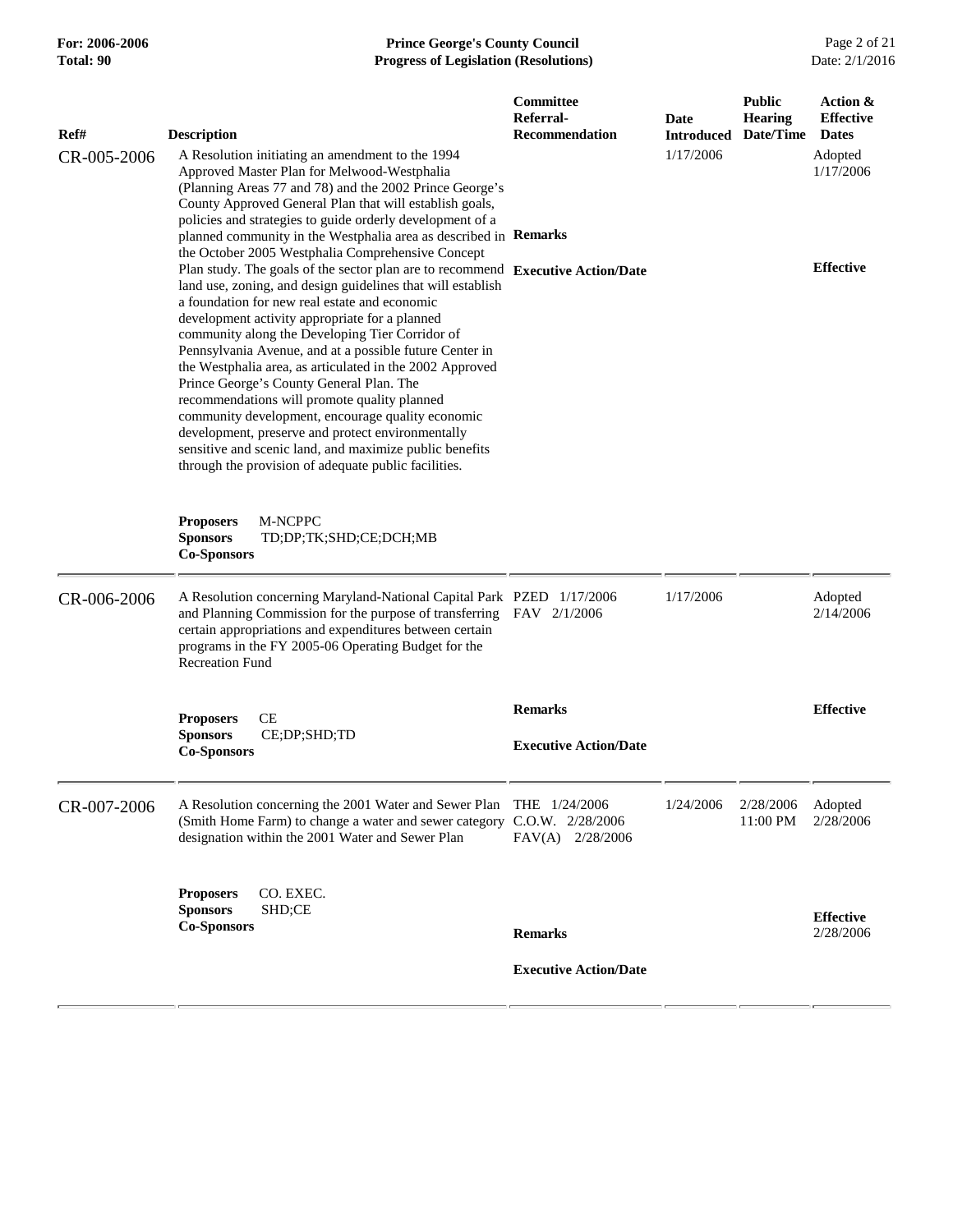**For: 2006-2006 Prince George's County Council** Page 3 of 21<br>**Prince George's County Council** Page 3 of 21<br>**Progress of Legislation (Resolutions)** Date: 2/1/2016 **Total: 90 Progress of Legislation (Resolutions)** 

| Ref#<br>CR-008-2006 | <b>Description</b><br>A Resolution approving the application by the Central<br>Gateway Community Development Corporation for<br>funding through the Maryland Department of Housing<br>and Community Development Community Legacy<br><b>Financial Assistance Fund</b>                                                                                                                                                                                                                                                                   | Committee<br>Referral-<br><b>Recommendation</b><br>THE 1/31/2006<br>FAV 2/9/2006 | Date<br><b>Introduced</b><br>1/31/2006 | <b>Public</b><br><b>Hearing</b><br>Date/Time | Action &<br><b>Effective</b><br><b>Dates</b><br>Adopted<br>2/21/2006 |
|---------------------|----------------------------------------------------------------------------------------------------------------------------------------------------------------------------------------------------------------------------------------------------------------------------------------------------------------------------------------------------------------------------------------------------------------------------------------------------------------------------------------------------------------------------------------|----------------------------------------------------------------------------------|----------------------------------------|----------------------------------------------|----------------------------------------------------------------------|
|                     | <b>Proposers</b><br>CO. EXEC.<br><b>Sponsors</b><br>DP;SHD;CE;DCH;TK;WC;TD<br><b>Co-Sponsors</b>                                                                                                                                                                                                                                                                                                                                                                                                                                       | <b>Remarks</b><br><b>Executive Action/Date</b><br>S 2/23/2006                    |                                        |                                              | <b>Effective</b>                                                     |
| CR-009-2006         | A Resolution proposing amendments to the Adopted<br>Henson Creek-South Potomac Master Plan and Endorsed<br>Sectional Map Amendment which define long-range land<br>use policies for guiding future development and set out<br>the comprehensive rezoning which implements those land<br>use policies within the planning area.                                                                                                                                                                                                         | <b>Remarks</b>                                                                   | 1/31/2006                              |                                              | Adopted<br>1/31/2006                                                 |
|                     | M-NCPPC<br><b>Proposers</b><br><b>Sponsors</b><br>DP;TK;SHD;CE;MB;TD<br><b>Co-Sponsors</b>                                                                                                                                                                                                                                                                                                                                                                                                                                             | <b>Executive Action/Date</b>                                                     |                                        |                                              | <b>Effective</b>                                                     |
| CR-010-2006         | A Resolution to amend the Salary Plan for the Deputy<br>Sheriff's Association of Prince George's County, Inc.<br>(Deputy Sheriffs), Salary Schedule W, Effective July 1,<br>2005 through June 30, 2007                                                                                                                                                                                                                                                                                                                                 | PSFM 2/7/2006<br>FAV 2/8/2006                                                    | 2/7/2006                               |                                              | Adopted<br>3/21/2006                                                 |
|                     | CO. EXEC.<br><b>Proposers</b><br><b>Sponsors</b><br>DP;TK;SHD;DCH;WC;TD;CE<br><b>Co-Sponsors</b>                                                                                                                                                                                                                                                                                                                                                                                                                                       | <b>Remarks</b><br>See also CB-7-2006<br><b>Executive Action/Date</b>             |                                        |                                              | <b>Effective</b>                                                     |
| CR-011-2006         | A Resolution approving the Master Plan and Sectional<br>Map Amendment for Bowie and Vicinity thereby defining<br>long range land use and development policies, and setting<br>forth and adopting detailed zoning proposals in Planning<br>Areas 71A, 71B, 74A, and 74B, for the area generally<br>bounded by the Patuxent River to the east and northeast;<br>the Beltsville Agricultural Research Center and Patuxent<br>Wildlife Research Center to the northwest; Springfield<br>Road, Hillmeade Road, Enterprise Road, and Watkins | <b>Remarks</b><br><b>Executive Action/Date</b>                                   | 2/7/2006                               |                                              | Adopted<br>2/7/2006<br><b>Effective</b><br>2/7/2006                  |
|                     | Park Drive to the west; and Oak Grove Road, Leeland<br>Road, and District Branch to the south.<br>M-NCPPC<br><b>Proposers</b><br>SHD;CE;DCH;TD<br><b>Sponsors</b><br><b>Co-Sponsors</b>                                                                                                                                                                                                                                                                                                                                                |                                                                                  |                                        |                                              |                                                                      |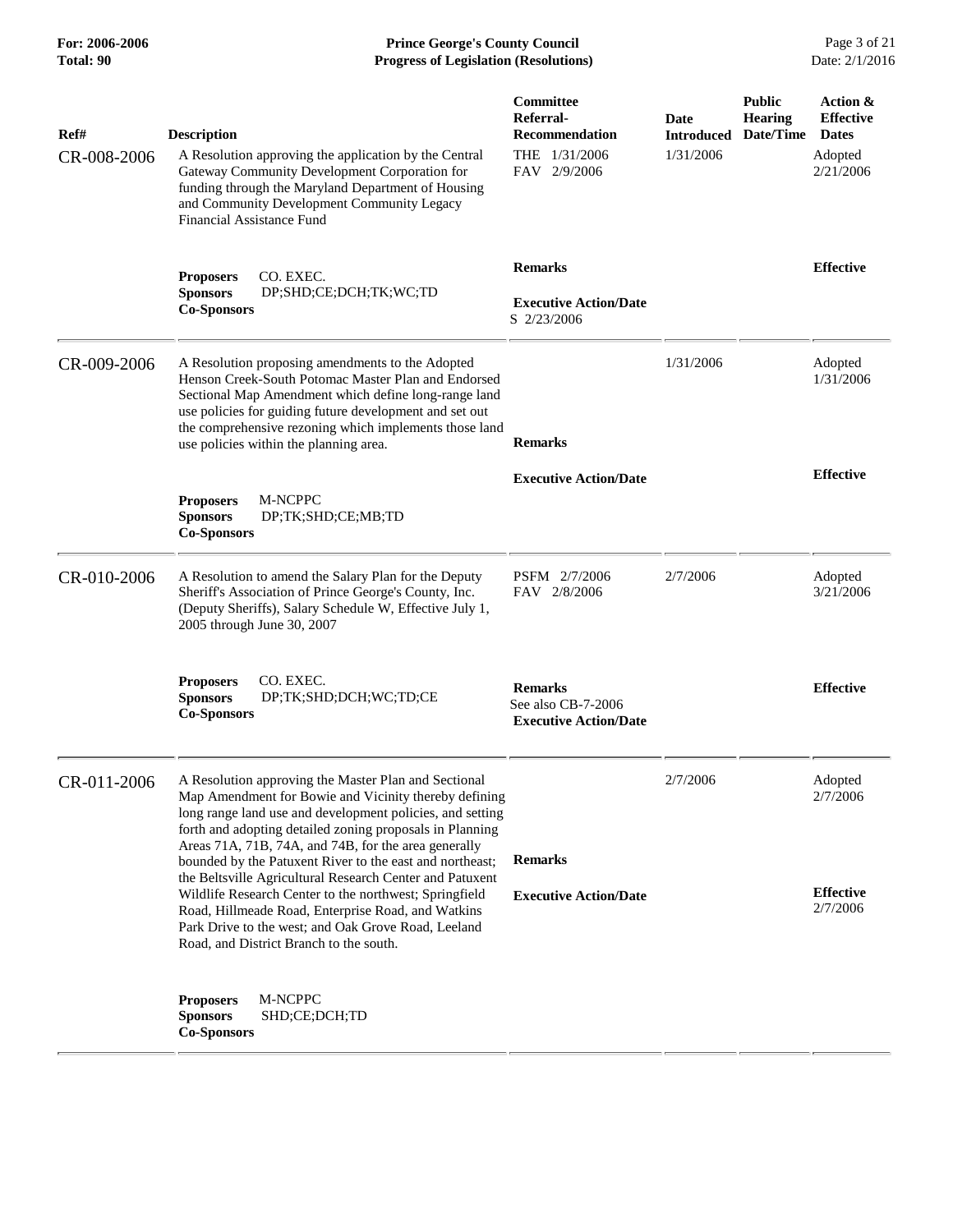| For: 2006-2006<br>Total: 90 | <b>Prince George's County Council</b><br>Date: 2/1/2016<br><b>Progress of Legislation (Resolutions)</b>                                                                                                                                                                                                                                                                                                                           |                                                                                       |                                       |                                              |                                                                     |
|-----------------------------|-----------------------------------------------------------------------------------------------------------------------------------------------------------------------------------------------------------------------------------------------------------------------------------------------------------------------------------------------------------------------------------------------------------------------------------|---------------------------------------------------------------------------------------|---------------------------------------|----------------------------------------------|---------------------------------------------------------------------|
| Ref#<br>CR-012-2006         | <b>Description</b><br>A Resolution proposing amendments to the Adopted<br>Sector Plan and Endorsed Sectional Map Amendment for<br>the East Glenn Dale Area (portions of Planning Area 70),<br>which defines long-range land use policies for guiding<br>future development and sets forth the zoning to implement<br>those land use policies within the sector planning area.                                                     | Committee<br>Referral-<br><b>Recommendation</b><br><b>Remarks</b>                     | Date<br><b>Introduced</b><br>2/7/2006 | <b>Public</b><br><b>Hearing</b><br>Date/Time | Action &<br><b>Effective</b><br><b>Dates</b><br>Adopted<br>2/7/2006 |
|                             | M-NCPPC<br><b>Proposers</b><br><b>Sponsors</b><br>SHD;DCH;CE;TD<br><b>Co-Sponsors</b>                                                                                                                                                                                                                                                                                                                                             | <b>Executive Action/Date</b>                                                          |                                       |                                              | <b>Effective</b>                                                    |
| CR-013-2006                 | A Resolution to amend the Salary Plan of the County for<br>Service Employees International Union Local 400PG,<br>Salary Schedule V, effective July 1, 2005 through June<br>30, 2007                                                                                                                                                                                                                                               | PSFM 2/21/2006<br>FAV 2/22/2006                                                       | 2/21/2006                             |                                              | Adopted<br>3/28/2006                                                |
|                             | <b>Proposers</b><br>CO. EXEC.<br><b>Sponsors</b><br>TD;DP;TK;DCH;CE;WC;SHD;MB<br><b>Co-Sponsors</b>                                                                                                                                                                                                                                                                                                                               | <b>Remarks</b><br>See also CB-10-2006 &<br>CB-11-2006<br><b>Executive Action/Date</b> |                                       |                                              | <b>Effective</b>                                                    |
| CR-014-2006                 | Zoning Ordinance No. 6 - 2006 amending the Zoning<br>Map for the Maryland-Washington Regional District in<br>Prince George's County, Maryland, by approving the<br>Suitland Mixed-Use Town Center Zone.                                                                                                                                                                                                                           |                                                                                       | 2/28/2006                             |                                              | Adopted<br>2/28/2006                                                |
|                             | M-NCPPC<br><b>Proposers</b><br><b>Sponsors</b><br><b>Co-Sponsors</b>                                                                                                                                                                                                                                                                                                                                                              | <b>Remarks</b><br><b>Executive Action/Date</b>                                        |                                       |                                              | <b>Effective</b><br>2/28/2006                                       |
| CR-015-2006                 | A Resolution establishing that a high rise multifamily<br>student housing development known as the Towers at<br>University Town Center, located in census tract number<br>805901 qualifies for a revitalization/redevelopment tax<br>credit pursuant to Section 10-235.02 of the Prince<br>George's County Code.                                                                                                                  | PSFM 2/28/2006<br><b>HELD</b><br>3/22/2006<br>FAV<br>10/11/2006                       | 2/28/2006                             |                                              | Adopted<br>10/24/2006                                               |
|                             | WC<br><b>Proposers</b><br>WC<br><b>Sponsors</b><br><b>Co-Sponsors</b>                                                                                                                                                                                                                                                                                                                                                             | <b>Remarks</b><br><b>Executive Action/Date</b>                                        |                                       |                                              | <b>Effective</b>                                                    |
| CR-016-2006                 | A Resolution addressing the geographic distribution and<br>balance of the membership of the Maryland-National<br>Capital Park and Planning Commission, confirming<br>Samuel J. Parker, Jr., to serve as a member of the<br>Maryland-National Capital Park and Planning<br>Commission and nominating Samuel J. Parker, Jr. to be<br>the Chairperson of the Prince George's County Planning<br>Board to serve on a full-time basis. | <b>Remarks</b><br><b>Executive Action/Date</b>                                        | 2/28/2006                             |                                              | <b>Effective</b>                                                    |
|                             | CO. EXEC.<br><b>Proposers</b>                                                                                                                                                                                                                                                                                                                                                                                                     |                                                                                       |                                       |                                              |                                                                     |

**Sponsors** TH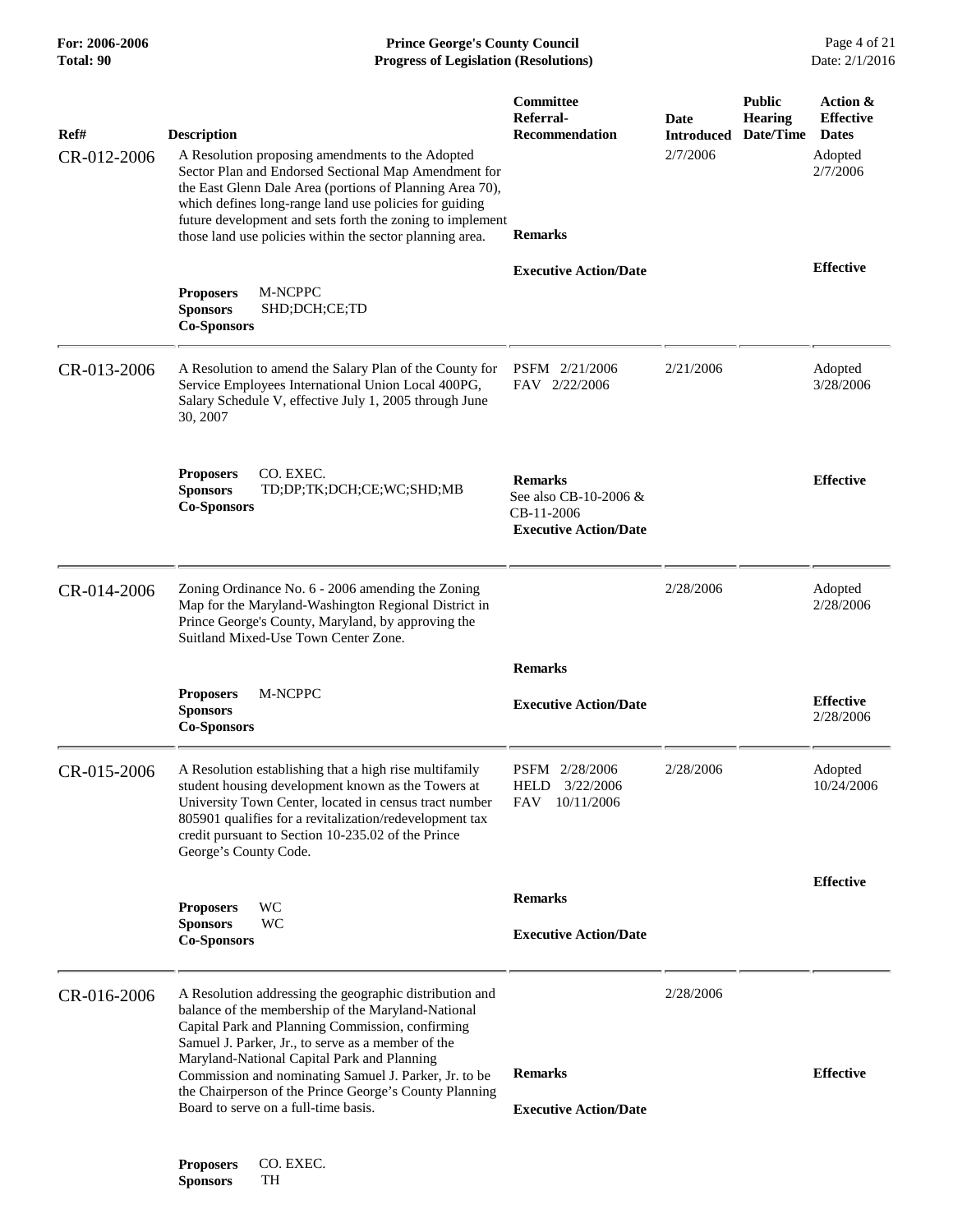**For: 2006-2006 Prince George's County Council** Page 5 of 21<br>**Prince George's County Council** Page 5 of 21<br>**Progress of Legislation (Resolutions)** Date: 2/1/2016 **Total: 90 Progress of Legislation (Resolutions)** 

| Ref#        | <b>Description</b><br><b>Co-Sponsors</b>                                                                                                                                                                                                             | Committee<br>Referral-<br><b>Recommendation</b> | <b>Date</b><br><b>Introduced</b> | <b>Public</b><br>Hearing<br>Date/Time | Action &<br><b>Effective</b><br><b>Dates</b> |
|-------------|------------------------------------------------------------------------------------------------------------------------------------------------------------------------------------------------------------------------------------------------------|-------------------------------------------------|----------------------------------|---------------------------------------|----------------------------------------------|
| CR-017-2006 | A Resolution addressing the geographic distribution and<br>balance of the membership of the Maryland-National<br>Capital Park and Planning Commission and confirming<br>Jesse Clark as a member                                                      |                                                 | 2/28/2006                        |                                       |                                              |
|             |                                                                                                                                                                                                                                                      | <b>Remarks</b>                                  |                                  |                                       | <b>Effective</b>                             |
|             | CO. EXEC.<br><b>Proposers</b><br><b>Sponsors</b><br>TH;TK;TD<br><b>Co-Sponsors</b>                                                                                                                                                                   | <b>Executive Action/Date</b>                    |                                  |                                       |                                              |
| CR-018-2006 | A Resolution establishing and providing for the<br>compensation of the Chairperson of the Prince George's<br><b>County Planning Board</b>                                                                                                            |                                                 | 2/28/2006                        |                                       |                                              |
|             |                                                                                                                                                                                                                                                      | <b>Remarks</b>                                  |                                  |                                       | <b>Effective</b>                             |
|             | CO. EXEC.<br><b>Proposers</b><br><b>Sponsors</b><br>TH                                                                                                                                                                                               |                                                 |                                  |                                       |                                              |
|             | <b>Co-Sponsors</b>                                                                                                                                                                                                                                   | <b>Executive Action/Date</b>                    |                                  |                                       |                                              |
| CR-019-2006 | A Resolution establishing the Towing Task Force to<br>review and evaluate the County's towing regulations and<br>their impact upon County residents, agencies and the<br>industry and recommend appropriate amendments to the<br>towing regulations. | THE $3/7/2006$<br>$FAV(A)$ 4/5/2006             | 3/7/2006                         |                                       | Adopted<br>4/18/2006                         |
|             | CE<br><b>Proposers</b><br><b>Sponsors</b><br>CE;DP;TK;SHD;DCH;MB;TD<br><b>Co-Sponsors</b>                                                                                                                                                            | <b>Remarks</b><br><b>Executive Action/Date</b>  |                                  |                                       | <b>Effective</b>                             |
| CR-020-2006 | A Resolution to approve a partial waiver of the adequate<br>public safety facilities surcharge for all residential units<br>within the EYA Hyattsville Redevelopment Project.                                                                        | PSFM 3/14/2006<br>$FAV(A)$ 3/22/2006            | 3/14/2006                        |                                       | Adopted<br>4/18/2006                         |
|             | <b>WC</b><br><b>Proposers</b><br><b>Sponsors</b><br>WC<br><b>Co-Sponsors</b>                                                                                                                                                                         | <b>Remarks</b>                                  |                                  |                                       | <b>Effective</b>                             |
|             |                                                                                                                                                                                                                                                      | <b>Executive Action/Date</b>                    |                                  |                                       |                                              |
| CR-021-2006 | A Resolution concerning the 2001 Water and Sewer Plan THE 3/21/2006<br>(December 2005 Amendment Cycle) to change the water<br>and sewer category designations within the 2001 Water<br>and Sewer Plan                                                | $FAV(A)$ 4/27/2006                              | 3/21/2006                        | 4/25/2006<br>10:00 AM                 | Adopted<br>5/2/2006                          |
|             | CO. EXEC.<br><b>Proposers</b>                                                                                                                                                                                                                        | <b>Remarks</b>                                  |                                  |                                       | <b>Effective</b>                             |
|             | <b>Sponsors</b><br>DP<br><b>Co-Sponsors</b>                                                                                                                                                                                                          |                                                 |                                  |                                       | 5/11/2006                                    |
|             |                                                                                                                                                                                                                                                      | <b>Executive Action/Date</b>                    |                                  |                                       |                                              |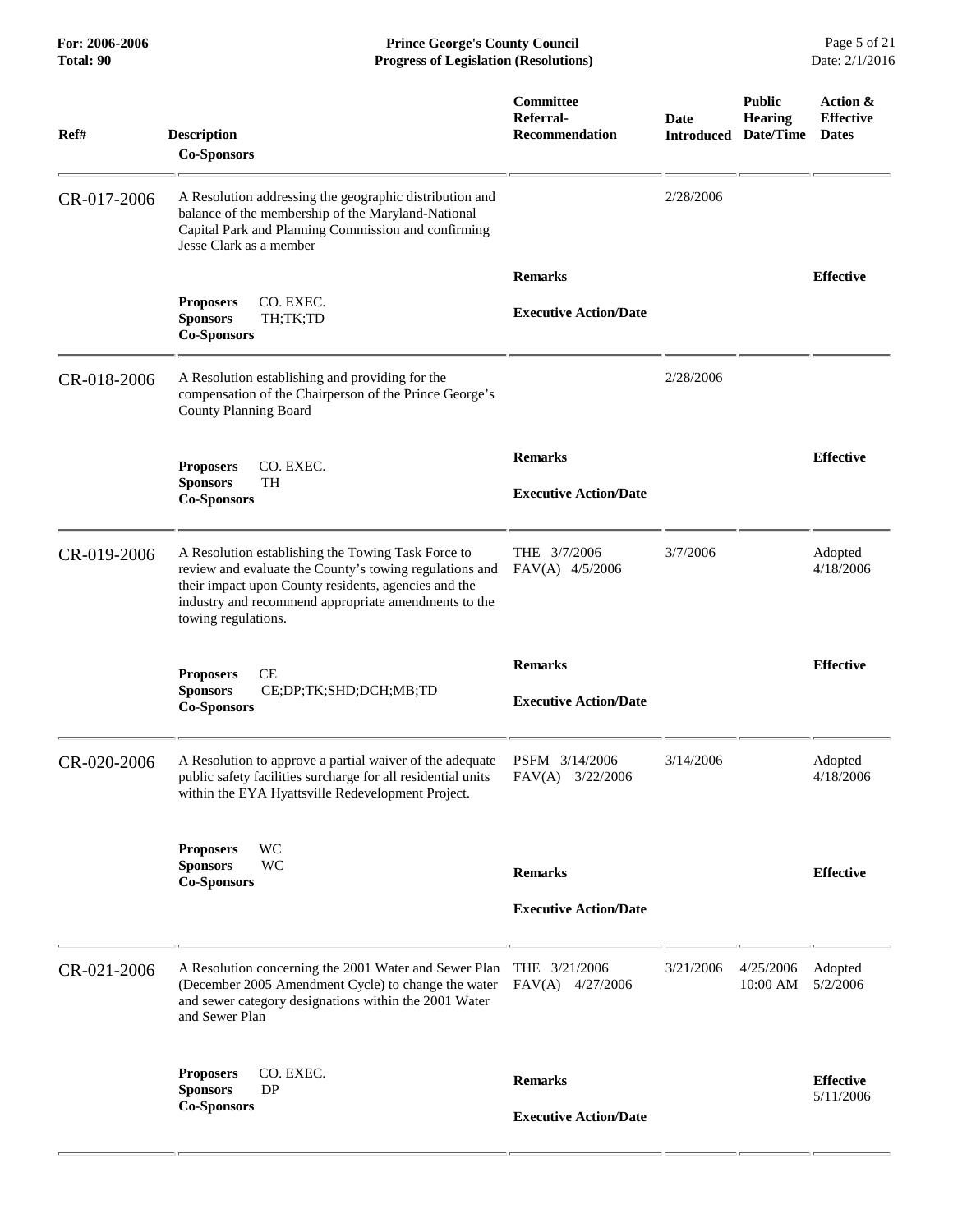| For: 2006-2006<br>Total: 90 | <b>Prince George's County Council</b><br><b>Progress of Legislation (Resolutions)</b>                                                                                                                                                                                                                                                                                                                                                                                                                                                                                                                                                                                                                                          |                                                 |                           |                                              | Page 6 of 21<br>Date: 2/1/2016                        |
|-----------------------------|--------------------------------------------------------------------------------------------------------------------------------------------------------------------------------------------------------------------------------------------------------------------------------------------------------------------------------------------------------------------------------------------------------------------------------------------------------------------------------------------------------------------------------------------------------------------------------------------------------------------------------------------------------------------------------------------------------------------------------|-------------------------------------------------|---------------------------|----------------------------------------------|-------------------------------------------------------|
| Ref#<br>CR-022-2006         | <b>Description</b><br>Assigned                                                                                                                                                                                                                                                                                                                                                                                                                                                                                                                                                                                                                                                                                                 | Committee<br>Referral-<br><b>Recommendation</b> | Date<br><b>Introduced</b> | <b>Public</b><br><b>Hearing</b><br>Date/Time | Action &<br><b>Effective</b><br><b>Dates</b>          |
|                             | <b>Proposers</b><br>N/A<br><b>Sponsors</b><br><b>Co-Sponsors</b>                                                                                                                                                                                                                                                                                                                                                                                                                                                                                                                                                                                                                                                               | <b>Remarks</b><br><b>Executive Action/Date</b>  |                           |                                              | <b>Effective</b>                                      |
| CR-023-2006                 | A Resolution concerning the Sector Plan and Sectional<br>Map Amendment for the East Glenn Dale Area for the<br>purpose of approving with amendments, as an Act of the<br>County Council of Prince George's County, Maryland,<br>sitting as the District Council, the Sector Plan and<br>Sectional Map Amendment (SMA) for the East Glenn<br>Dale Area, thereby defining long-range land use and<br>development policies, and setting forth and adopting<br>detailed zoning proposals in portions of Planning Area 70,<br>for the area bounded by Good Luck Road to the north,<br>Springfield Road and Hillmeade Road to the east, Daisy<br>Lane to the south, and Greenbelt Road\Glenn Dale<br>Boulevard (MD 193) to the west. | <b>Remarks</b><br><b>Executive Action/Date</b>  | 3/28/2006                 |                                              | Adopted<br>3/28/2006<br><b>Effective</b><br>3/28/2006 |
|                             | M-NCPPC<br><b>Proposers</b><br><b>Sponsors</b><br>TD;DP<br><b>Co-Sponsors</b>                                                                                                                                                                                                                                                                                                                                                                                                                                                                                                                                                                                                                                                  |                                                 |                           |                                              |                                                       |
| CR-024-2006                 | A Resolution approving amendments to the West<br>Hyattsville Transit District Overlay Zone and the West<br>Hyattsville Transit District Development Plan, as an act of<br>the County Council of Prince George's County,<br>Maryland, sitting as the District Council, thereby defining<br>long-range land use and development policies, and setting Remarks<br>forth and adopting detailed zoning proposals in the West<br>Hyattsville Transit District.                                                                                                                                                                                                                                                                       | <b>Executive Action/Date</b>                    | 3/28/2006                 |                                              | Adopted<br>5/23/2006<br><b>Effective</b>              |
|                             | M-NCPPC<br><b>Proposers</b><br><b>Sponsors</b><br>TD;WC;DCH;MB<br><b>Co-Sponsors</b>                                                                                                                                                                                                                                                                                                                                                                                                                                                                                                                                                                                                                                           |                                                 |                           |                                              | 5/23/2006                                             |
| CR-025-2006                 | A Resolution approving the enactment of Ordinance<br>O-3-06 amending Chapter 26 of the City of Bowie Code<br>concerning residential storage.                                                                                                                                                                                                                                                                                                                                                                                                                                                                                                                                                                                   | PZED 4/18/2006<br>FAV 4/19/2006                 | 4/18/2006                 |                                              | Adopted<br>4/25/2006                                  |
|                             | DP<br><b>Proposers</b><br><b>Sponsors</b><br>DP;TK;SHD;TD<br><b>Co-Sponsors</b>                                                                                                                                                                                                                                                                                                                                                                                                                                                                                                                                                                                                                                                | <b>Remarks</b><br><b>Executive Action/Date</b>  |                           |                                              | <b>Effective</b>                                      |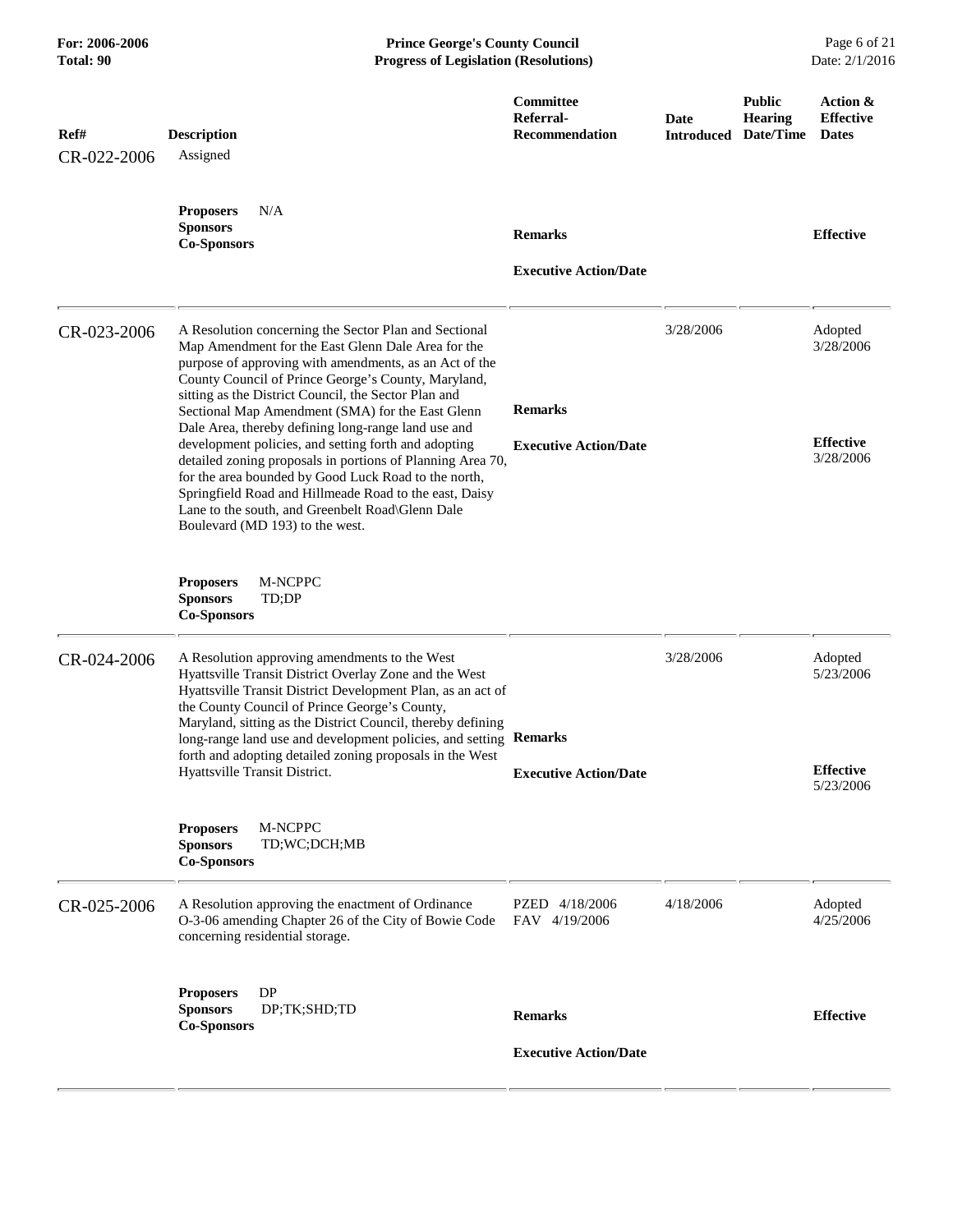**For: 2006-2006 Prince George's County Council** Page 7 of 21<br>**Progress of Legislation (Resolutions)** Date: 2/1/2016 **Total: 90 Progress of Legislation (Resolutions)** 

| Ref#        | <b>Description</b>                                                                                                                                                                                                                                                                                                                                                                                                  | Committee<br>Referral-<br><b>Recommendation</b>     | <b>Date</b><br><b>Introduced</b> | <b>Public</b><br><b>Hearing</b><br>Date/Time | Action &<br><b>Effective</b><br><b>Dates</b>                            |
|-------------|---------------------------------------------------------------------------------------------------------------------------------------------------------------------------------------------------------------------------------------------------------------------------------------------------------------------------------------------------------------------------------------------------------------------|-----------------------------------------------------|----------------------------------|----------------------------------------------|-------------------------------------------------------------------------|
| CR-026-2006 | A Resolution concerning Adequacy of Public Facilities –<br>Police and Fire Staffing for the purpose of clarifying the<br>collection and reporting of data concerning the authorized<br>strength of sworn police officers and qualified fire and                                                                                                                                                                     |                                                     | 3/28/2006                        |                                              | Adopted<br>3/28/2006                                                    |
|             | rescue personnel.                                                                                                                                                                                                                                                                                                                                                                                                   | <b>Remarks</b>                                      |                                  |                                              |                                                                         |
|             | TD:DP<br><b>Proposers</b><br><b>Sponsors</b><br>TD;DP;TK;SHD;MB<br><b>Co-Sponsors</b>                                                                                                                                                                                                                                                                                                                               | <b>Executive Action/Date</b>                        |                                  |                                              | <b>Effective</b>                                                        |
| CR-027-2006 | A Resolution recognizing the health implications and<br>economic impacts of indoor air quality and proclaiming<br>April 19th 2006 as "Indoor Air Quality Day" in Prince<br>George's County, Maryland.                                                                                                                                                                                                               |                                                     | 4/18/2006                        |                                              | Adopted<br>4/18/2006                                                    |
|             |                                                                                                                                                                                                                                                                                                                                                                                                                     | <b>Remarks</b>                                      |                                  |                                              |                                                                         |
|             | DCH<br><b>Proposers</b><br><b>Sponsors</b><br>DCH;DP;SHD<br><b>Co-Sponsors</b>                                                                                                                                                                                                                                                                                                                                      | <b>Executive Action/Date</b>                        |                                  |                                              | <b>Effective</b>                                                        |
| CR-028-2006 | A Resolution transferring certain appropriations and<br>expenditures between certain projects in the Approved<br>Maryland-National Capital Park and Planning<br>Commission's FY2005-2006 Capital Budget and Fiscal<br>Years 2006-2011 Capital Improvement Program                                                                                                                                                   | PZED 4/18/2006<br>HELD 4/19/2006<br>FAV(A) 5/3/2006 | 4/18/2006                        | 5/16/2006<br>1:30 PM                         | Adopted<br>5/16/2006                                                    |
|             | <b>Proposers</b><br>M-NCPPC                                                                                                                                                                                                                                                                                                                                                                                         |                                                     |                                  |                                              | <b>Effective</b>                                                        |
|             | <b>Sponsors</b><br>MB;TK<br><b>Co-Sponsors</b>                                                                                                                                                                                                                                                                                                                                                                      | <b>Remarks</b><br><b>Executive Action/Date</b>      |                                  |                                              |                                                                         |
| CR-029-2006 | A Resolution approving Mount Rainier's request to be<br>excluded from the Gateway Arts District's development<br>district standards, in part, as the standards affect properties<br>within Mount Rainier's Traditional Residential<br>Neighborhood (TRN) Character Area; and also approving<br>Hyattsville's request to be excluded from the development<br>district standards (including the table of uses) within | PZED 4/18/2006<br>HELD 5/3/2006                     | 4/18/2006                        | 6/6/2006<br>10:00 AM                         | Adopted<br>6/6/2006<br>Reconsidered<br>6/6/2006<br>Recommit<br>6/6/2006 |
|             | Hyattsville's TRN Character Area.                                                                                                                                                                                                                                                                                                                                                                                   | <b>Remarks</b>                                      |                                  |                                              |                                                                         |
|             |                                                                                                                                                                                                                                                                                                                                                                                                                     | <b>Executive Action/Date</b>                        |                                  |                                              |                                                                         |
|             | <b>WC</b><br><b>Proposers</b><br><b>Sponsors</b><br>WC;DP;TK<br><b>Co-Sponsors</b>                                                                                                                                                                                                                                                                                                                                  |                                                     |                                  |                                              | <b>Effective</b>                                                        |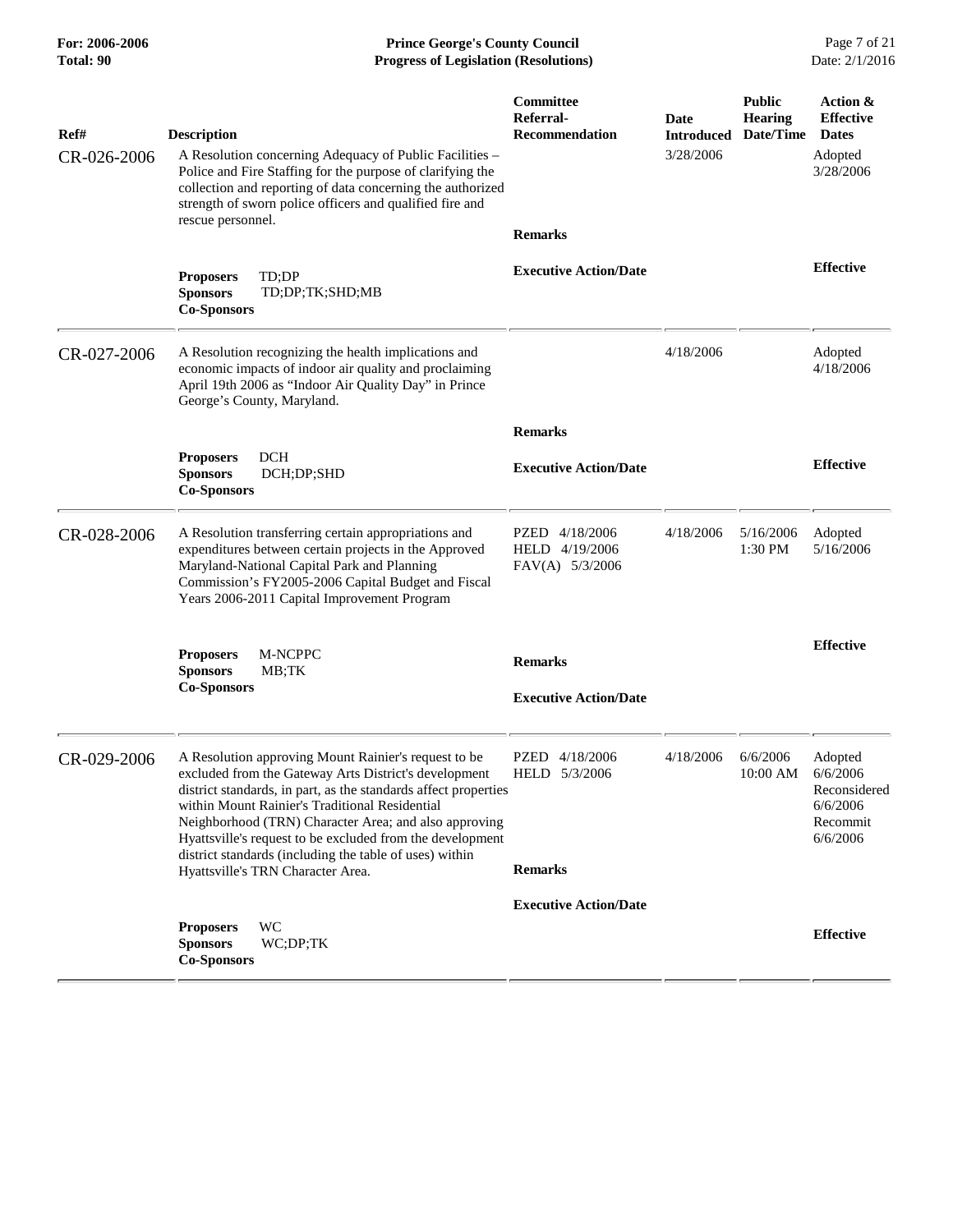| For: 2006-2006<br>Total: 90 | <b>Prince George's County Council</b><br>Date: 2/1/2016<br><b>Progress of Legislation (Resolutions)</b>                                                                                                                                                                                                                                                                                                  |                                                            |                                        |                                                                  |                                                                      |
|-----------------------------|----------------------------------------------------------------------------------------------------------------------------------------------------------------------------------------------------------------------------------------------------------------------------------------------------------------------------------------------------------------------------------------------------------|------------------------------------------------------------|----------------------------------------|------------------------------------------------------------------|----------------------------------------------------------------------|
| Ref#<br>CR-030-2006         | <b>Description</b><br>A Resolution approving the Master Plan and Sectional<br>Map Amendment for Henson Creek and South Potomac,<br>thereby defining long range land use and development<br>policies, and setting forth and adopting detailed zoning<br>proposals in Planning Areas 76B and 80, for the area<br>generally bounded to the north by the Capital Beltway, to                                 | Committee<br>Referral-<br>Recommendation<br><b>Remarks</b> | Date<br><b>Introduced</b><br>4/25/2006 | <b>Public</b><br><b>Hearing</b><br>Date/Time                     | Action &<br><b>Effective</b><br><b>Dates</b><br>Adopted<br>4/25/2006 |
|                             | the west by the Potomac River, to the south by<br>Piscataway Creek, to the east by Gallahan Road, Steed<br>Road, Tinkers Creek and Allentown Road.<br><b>Proposers</b><br>M-NCPPC<br><b>Sponsors</b><br>MB;TK                                                                                                                                                                                            | <b>Executive Action/Date</b>                               |                                        |                                                                  | <b>Effective</b><br>4/25/2006                                        |
|                             | <b>Co-Sponsors</b>                                                                                                                                                                                                                                                                                                                                                                                       |                                                            |                                        |                                                                  |                                                                      |
| CR-031-2006                 | A Resolution approving and adopting the Prince George's THE 4/25/2006<br>County "Annual Action Plan: FY 2007" consisting of<br>federal programs, including their federal funding<br>applications which, along with other resources, serve to<br>implement housing and community development<br>strategies set forth in the County's FY 2006-2010<br>Consolidated Plan, adopted by CR-41-2005, which Plan | FAV(A) 6/8/2006                                            | 4/25/2006                              | 5/30/2006<br>7:00 PM                                             | Adopted<br>6/20/2006                                                 |
|                             | was required by the U.S. Department Housing and Urban<br>Development (HUD) as a prerequisite to consideration of                                                                                                                                                                                                                                                                                         | <b>Remarks</b>                                             |                                        |                                                                  | <b>Effective</b>                                                     |
|                             | the funding applications.                                                                                                                                                                                                                                                                                                                                                                                | <b>Executive Action/Date</b><br>S 6/29/2006                |                                        |                                                                  |                                                                      |
|                             | CO. EXEC.<br><b>Proposers</b><br><b>Sponsors</b><br>SHD;DP;TK;CE;MB<br><b>Co-Sponsors</b>                                                                                                                                                                                                                                                                                                                |                                                            |                                        |                                                                  |                                                                      |
| CR-032-2006                 | A Resolution declaring certain properties of<br>County-Owned Real Property as surplus, and approving<br>the County Executive's plan for disposal of such parcels                                                                                                                                                                                                                                         | PSFM 5/9/2006<br>$FAV(A)$ 5/24/2006                        | 5/9/2006                               | 6/13/2006<br>10:00 AM<br>7/18/2006 Adopted<br>10:00 AM 7/18/2006 | Reconsidered<br>6/20/2006                                            |
|                             | CO. EXEC.<br><b>Proposers</b><br>TD;SHD;TK<br><b>Sponsors</b>                                                                                                                                                                                                                                                                                                                                            |                                                            |                                        |                                                                  |                                                                      |
|                             | <b>Co-Sponsors</b>                                                                                                                                                                                                                                                                                                                                                                                       | <b>Remarks</b>                                             |                                        |                                                                  | <b>Effective</b>                                                     |
|                             |                                                                                                                                                                                                                                                                                                                                                                                                          | <b>Executive Action/Date</b>                               |                                        |                                                                  |                                                                      |
| CR-033-2006                 | A Resolution concerning Supplementary Appropriations<br>of Federal, State and other funds in the amount of<br>\$8,992,242 to the Office of Community Relations, Circuit<br>Court, Office of the State's Attorney, Office of the<br>Sheriff, Department of Corrections, Fire/EMS<br>Department, Police Department, Office of Homeland                                                                     | PSFM 5/9/2006<br>$FAV(A)$ 6/14/2006                        | 5/9/2006                               |                                                                  | Adopted<br>6/20/2006                                                 |
|                             | Security, Department of Social Services, Department of<br>Housing and Community Development, Health                                                                                                                                                                                                                                                                                                      | <b>Remarks</b>                                             |                                        |                                                                  | <b>Effective</b>                                                     |
|                             | Department and the Department of Public Works and<br>Transportation and the Department of Environmental<br>Resources.                                                                                                                                                                                                                                                                                    | <b>Executive Action/Date</b>                               |                                        |                                                                  |                                                                      |
|                             | CO. EXEC.<br><b>Proposers</b><br><b>Sponsors</b><br>TD;WC<br><b>Co-Sponsors</b>                                                                                                                                                                                                                                                                                                                          |                                                            |                                        |                                                                  |                                                                      |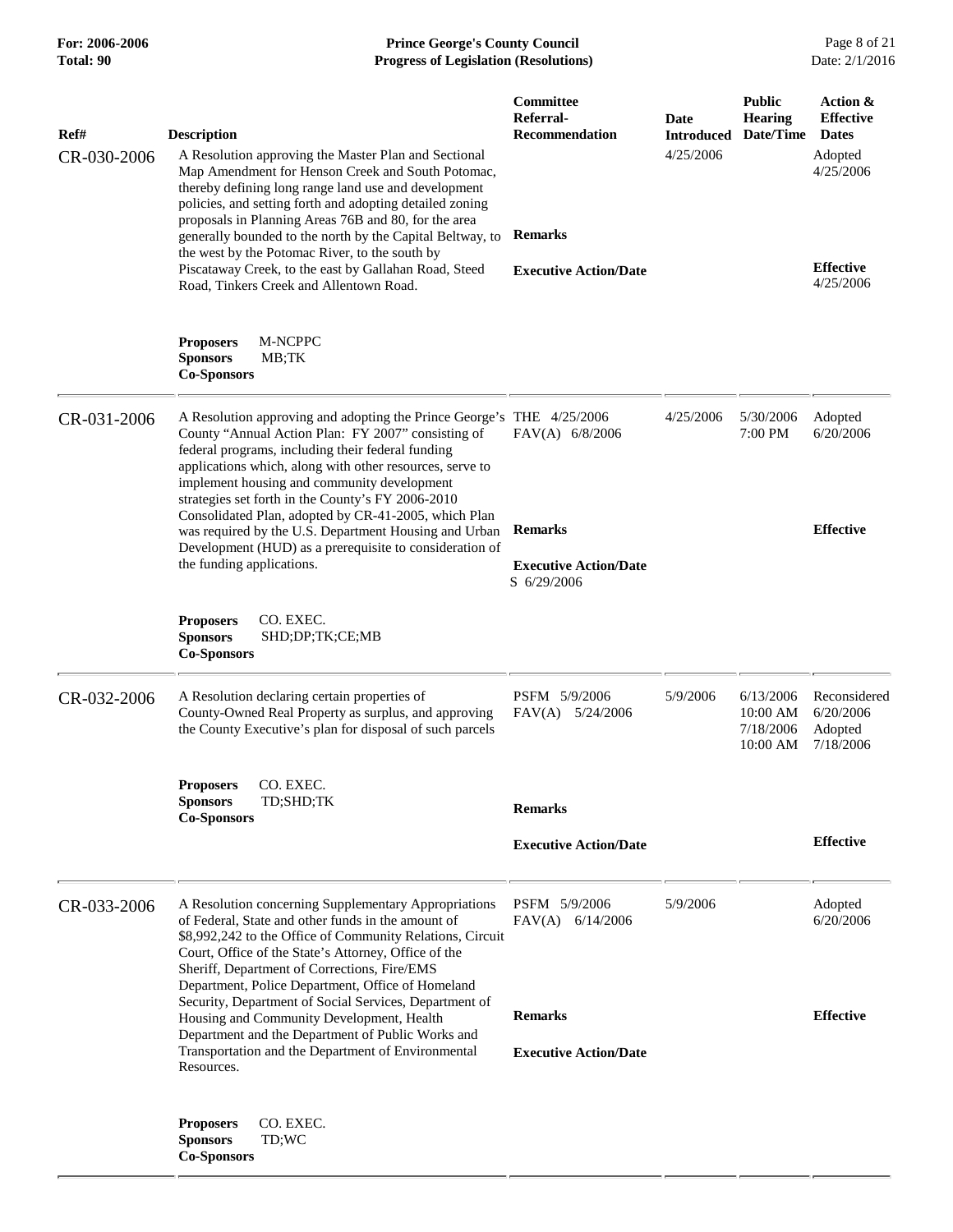**For: 2006-2006 Prince George's County Council** Page 9 of 21<br> **Prince George's County Council** Page 9 of 21<br> **Progress of Legislation (Resolutions)** Date: 2/1/2016 **Total: 90 Progress of Legislation (Resolutions)** 

| Ref#<br>CR-034-2006 | <b>Description</b><br>A Resolution allowing certain permits of a minor nature,<br>involving an approved Safety and Security Plan, to be<br>issued without Planning Board review                                          | Committee<br>Referral-<br><b>Recommendation</b><br>$C.0.W.$ $5/16/2006$ | Date<br><b>Introduced</b><br>5/16/2006 | <b>Public</b><br><b>Hearing</b><br>Date/Time | Action &<br><b>Effective</b><br><b>Dates</b> |
|---------------------|--------------------------------------------------------------------------------------------------------------------------------------------------------------------------------------------------------------------------|-------------------------------------------------------------------------|----------------------------------------|----------------------------------------------|----------------------------------------------|
|                     | CO. EXEC.<br><b>Proposers</b><br><b>Sponsors</b><br><b>Co-Sponsors</b>                                                                                                                                                   | <b>Remarks</b><br><b>Executive Action/Date</b>                          |                                        |                                              | <b>Effective</b>                             |
| CR-035-2006         | A resolution to approve a budget supplement to the WSSC C.O.W. 5/16/2006<br>Capital and Operating Budgets for Fiscal Year 2006 and<br>amendments to the WSSC Capital Improvement Program<br>for Fiscal Year 2006 to 2011 | NR 5/30/2006                                                            | 5/16/2006                              | 5/30/2006<br>1:30 PM                         | Adopted<br>5/30/2006                         |
|                     | <b>WSSC</b><br><b>Proposers</b><br><b>Sponsors</b><br>TD<br><b>Co-Sponsors</b>                                                                                                                                           | <b>Remarks</b><br><b>Executive Action/Date</b>                          |                                        |                                              | <b>Effective</b>                             |
| CR-036-2006         | A Resolution approving Fiscal Year 2007 Operating and<br>Capital Budgets of the Washington Suburban Sanitary<br>Commission and recommendation of Water and Sewer<br>rates and Ad Valorem Tax Levies for Fiscal Year 2007 |                                                                         |                                        |                                              |                                              |
|                     | <b>Proposers</b><br>TD<br><b>Sponsors</b><br><b>Co-Sponsors</b>                                                                                                                                                          | <b>Remarks</b><br><b>Executive Action/Date</b>                          |                                        |                                              | <b>Effective</b>                             |
| CR-037-2006         | A Resolution approving the Washington Suburban<br>Sanitary Commission Fiscal Years 2007-2012 Capital<br>Improvement Program and FY 2007 Capital Budget for<br>Prince George's County for Water and Sewer                 |                                                                         |                                        |                                              |                                              |
|                     | TD<br><b>Proposers</b><br><b>Sponsors</b><br><b>Co-Sponsors</b>                                                                                                                                                          | <b>Remarks</b><br><b>Executive Action/Date</b>                          |                                        |                                              | <b>Effective</b>                             |
| CR-038-2006         | A Resolution approving the Fiscal Year 2007 Washington<br>Suburban Transit Commission's Administrative Budget                                                                                                            |                                                                         | 5/25/2006                              |                                              | Adopted<br>5/25/2006                         |
|                     | TD<br><b>Proposers</b><br><b>Sponsors</b><br><b>SHD</b><br><b>Co-Sponsors</b>                                                                                                                                            | <b>Remarks</b><br><b>Executive Action/Date</b>                          |                                        |                                              | <b>Effective</b><br>7/1/2006                 |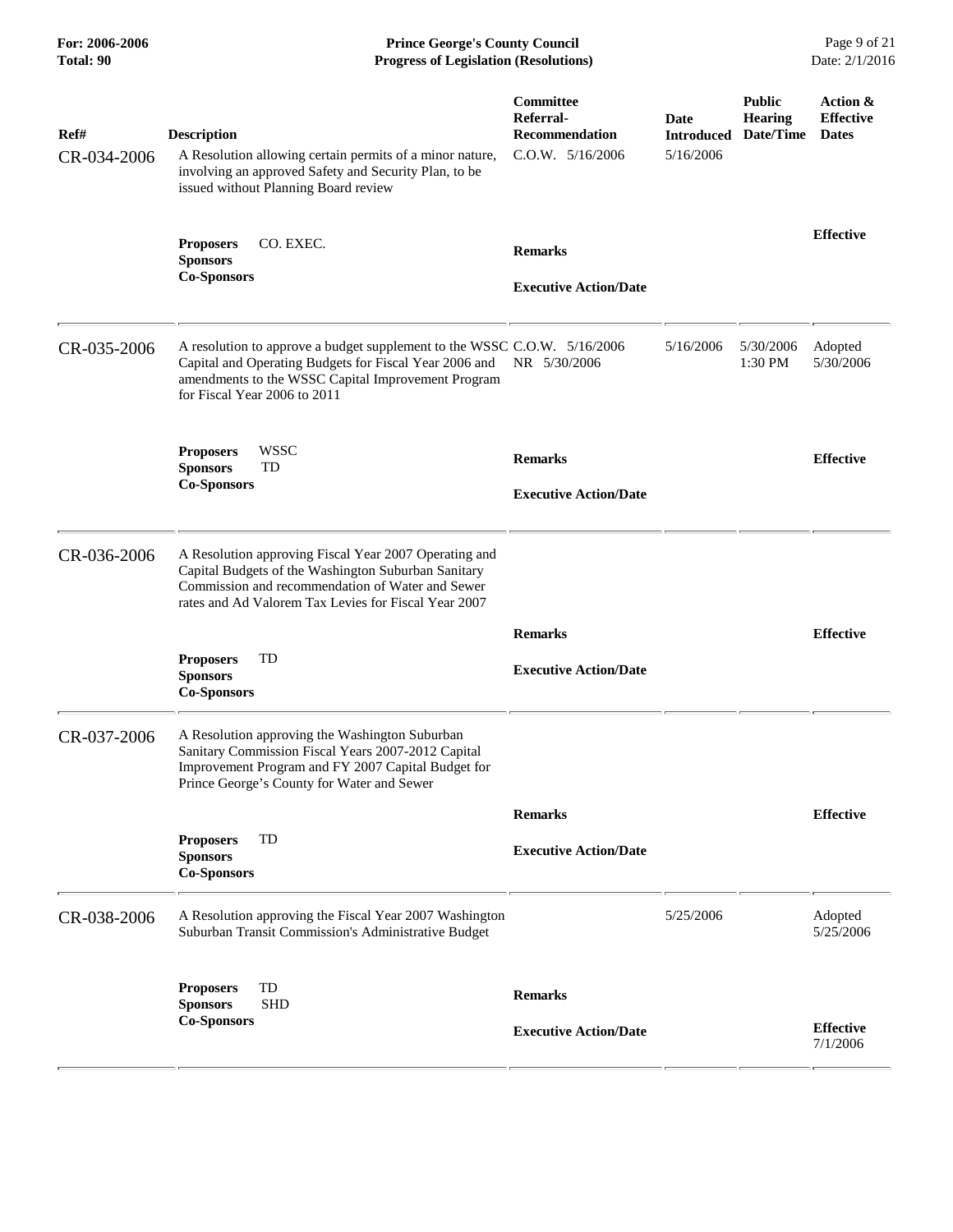**For: 2006-2006 Prince George's County Council** Page 10 of 21 **Progress of Legislation (Resolutions)** Page 10 of 21 **Progress of Legislation (Resolutions)** Date: 2/1/2016 **Total: 90 Progress of Legislation (Resolutions)** 

| Ref#<br>CR-039-2006 | <b>Description</b><br>A Resolution concerning the Fiscal Year 2007 Operating<br>Budget and Capital Improvement Program of the Revenue<br>Authority of Prince George's Coun                                                                                                                                                                    | Committee<br>Referral-<br><b>Recommendation</b> | Date<br><b>Introduced</b><br>5/25/2006 | <b>Public</b><br><b>Hearing</b><br>Date/Time | Action &<br><b>Effective</b><br><b>Dates</b><br>Adopted<br>5/25/2006 |
|---------------------|-----------------------------------------------------------------------------------------------------------------------------------------------------------------------------------------------------------------------------------------------------------------------------------------------------------------------------------------------|-------------------------------------------------|----------------------------------------|----------------------------------------------|----------------------------------------------------------------------|
|                     | <b>Proposers</b><br>TD<br><b>DP</b><br><b>Sponsors</b><br><b>Co-Sponsors</b>                                                                                                                                                                                                                                                                  | <b>Remarks</b><br><b>Executive Action/Date</b>  |                                        |                                              | <b>Effective</b><br>7/1/2006                                         |
| CR-040-2006         | A Resolution concerning the Fiscal Year 2007 Operating<br>Budget and Capital Improvement Program of the<br>Redevelopment Authority of Prince George's County                                                                                                                                                                                  |                                                 | 5/25/2006                              |                                              | Adopted<br>5/25/2006                                                 |
|                     | TD<br><b>Proposers</b><br><b>Sponsors</b><br>TD;MB;DP;SHD;CE;DCH;WC<br><b>Co-Sponsors</b>                                                                                                                                                                                                                                                     | <b>Remarks</b><br><b>Executive Action/Date</b>  |                                        |                                              | <b>Effective</b><br>7/1/2006                                         |
| CR-041-2006         | A Resolution concerning the 2001 Water and Sewer Plan<br>(Scheig and Kyle Properties) to change a water and sewer FAV(A) 7/13/2006<br>category designation within the 2001 Water and Sewer<br>Plan.                                                                                                                                           | THE 5/23/2006                                   | 5/23/2006                              | 7/11/2006<br>10:00 AM                        | Adopted<br>7/18/2006                                                 |
|                     | DP<br><b>Proposers</b><br><b>Sponsors</b><br>DP;TK;TD<br><b>Co-Sponsors</b>                                                                                                                                                                                                                                                                   | <b>Remarks</b><br><b>Executive Action/Date</b>  |                                        |                                              | <b>Effective</b><br>8/9/2006                                         |
| CR-042-2006         | A Resolution establishing a Blue Ribbon Committee on<br>High Stakes Testing to evaluate the application and<br>validity of the High School Assessments slated to begin<br>with the 2009 graduating class and make<br>recommendations to County Executive and County<br>Council.                                                               | <b>Remarks</b>                                  | 5/23/2006                              |                                              | Adopted<br>5/23/2006                                                 |
|                     | <b>Proposers</b><br>SHD;TD;CE;DCH;DP;TK<br>SHD;TD;CE;DCH;DP;TK;WC<br><b>Sponsors</b><br><b>Co-Sponsors</b>                                                                                                                                                                                                                                    | <b>Executive Action/Date</b>                    |                                        |                                              | <b>Effective</b>                                                     |
| CR-043-2006         | A Resolution concerning the formation of an Agricultural<br>District pursuant to the Maryland Agricultural Land<br>Preservation Foundation program for the purpose of<br>recommending that the Maryland Agricultural Land<br>Preservation Foundation approve the petition of Hedy<br>Pirner to establish an agricultural district (Parcel 10) | THE 5/30/2006<br>FAV<br>6/8/2006                | 5/30/2006                              | 6/20/2006<br>10:00 AM                        | Adopted<br>6/20/2006                                                 |
|                     |                                                                                                                                                                                                                                                                                                                                               | <b>Remarks</b>                                  |                                        |                                              | <b>Effective</b>                                                     |
|                     | M-NCPPC<br><b>Proposers</b><br><b>Sponsors</b><br>TD;DP<br><b>Co-Sponsors</b>                                                                                                                                                                                                                                                                 | <b>Executive Action/Date</b><br>S 6/26/2006     |                                        |                                              |                                                                      |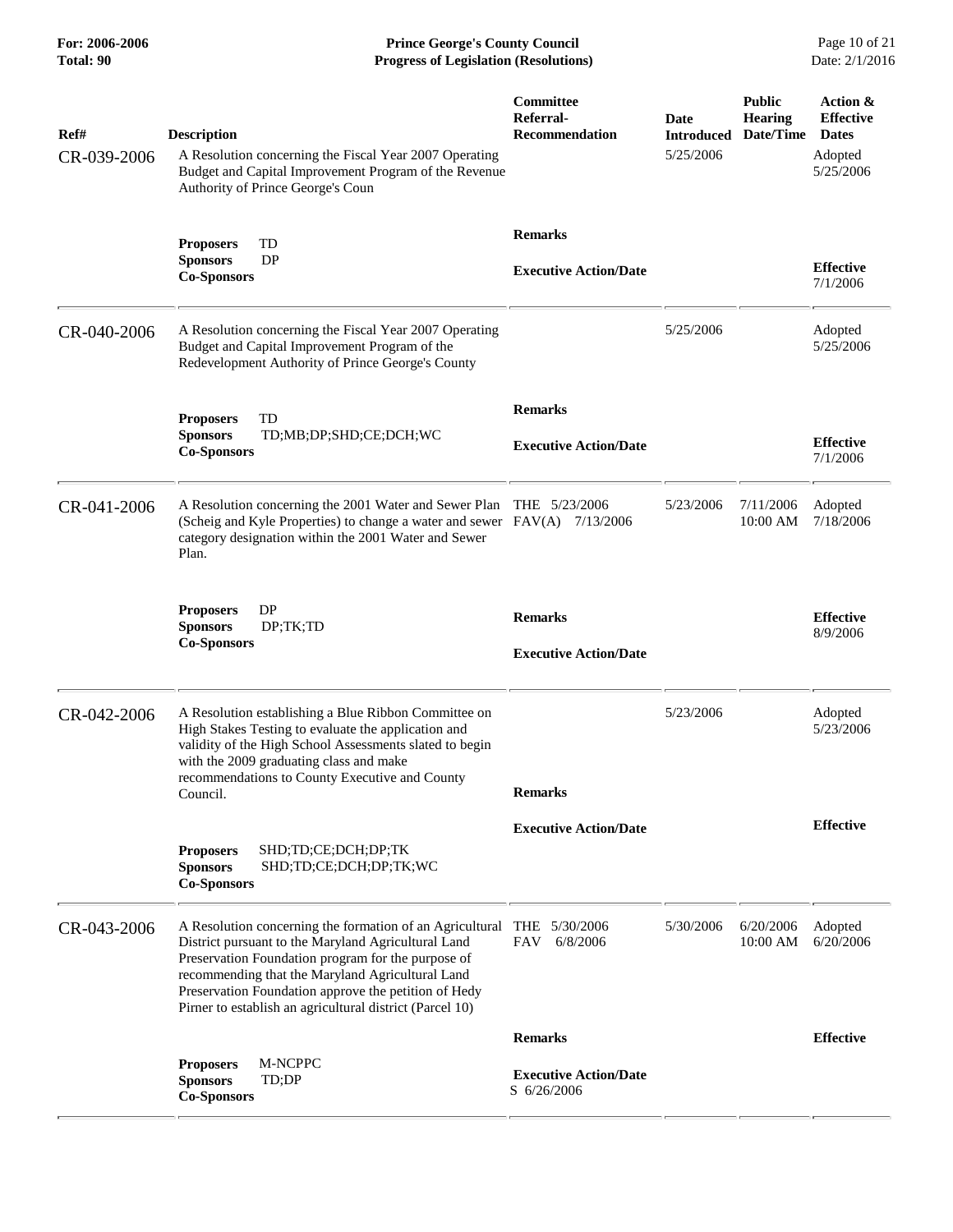# **For: 2006-2006 Prince George's County Council** Page 11 of 21 **Progress of Legislation (Resolutions)** Page 11 of 21 **Progress of Legislation (Resolutions)** Date: 2/1/2016 **Total: 90 Progress of Legislation (Resolutions)**

| Ref#        | <b>Description</b>                                                                                                                                                                                                                                                                                                                                                              | Committee<br><b>Referral-</b><br><b>Recommendation</b><br>THE 5/30/2006               | <b>Date</b><br><b>Introduced</b><br>5/30/2006 | <b>Public</b><br><b>Hearing</b><br>Date/Time<br>6/20/2006 | Action &<br><b>Effective</b><br><b>Dates</b> |
|-------------|---------------------------------------------------------------------------------------------------------------------------------------------------------------------------------------------------------------------------------------------------------------------------------------------------------------------------------------------------------------------------------|---------------------------------------------------------------------------------------|-----------------------------------------------|-----------------------------------------------------------|----------------------------------------------|
| CR-044-2006 | A Resolution concerning the formation of an Agricultural<br>District pursuant to the Maryland Agricultural Land<br>Preservation Foundation program for the purpose of<br>recommending that the Maryland Agricultural Land<br>Preservation Foundation approve the petition of Hedy<br>Pirner to establish an agricultural district (Parcels 16 and                               | <b>FAV</b><br>6/8/2006                                                                |                                               | 10:00 AM                                                  | Adopted<br>6/20/2006                         |
|             | 17)                                                                                                                                                                                                                                                                                                                                                                             | <b>Remarks</b>                                                                        |                                               |                                                           | <b>Effective</b>                             |
|             | <b>Proposers</b><br>M-NCPPC<br><b>Sponsors</b><br>TD;TH;DP<br><b>Co-Sponsors</b>                                                                                                                                                                                                                                                                                                | <b>Executive Action/Date</b><br>S 6/26/2006                                           |                                               |                                                           |                                              |
| CR-045-2006 | A Resolution concerning the formation of an Agricultural<br>District pursuant to the Maryland Agricultural Land<br>Preservation Foundation program for the purpose of<br>recommending that the Maryland Agricultural Land<br>Preservation Foundation approve the petition of<br>Cheltenham Property LLC and Charles Hayden to<br>establish an agricultural district (Parcel 29) | THE 5/30/2006<br><b>FAV</b><br>6/8/2006                                               | 5/30/2006                                     | 6/20/2006<br>10:00 AM                                     | Adopted<br>6/20/2006                         |
|             |                                                                                                                                                                                                                                                                                                                                                                                 | <b>Remarks</b>                                                                        |                                               |                                                           | <b>Effective</b>                             |
|             | M-NCPPC<br><b>Proposers</b><br><b>Sponsors</b><br>TD;DP<br><b>Co-Sponsors</b>                                                                                                                                                                                                                                                                                                   | <b>Executive Action/Date</b><br>S 6/26/2006                                           |                                               |                                                           |                                              |
| CR-046-2006 | A Resolution to amend Salary Schedule H for the<br>International Association of Fire Fighters, Local 1619,<br>AFL-CIO (Civilians), effective July 1, 2005 through June<br>30, 2007                                                                                                                                                                                              | PSFM 6/13/2006<br>FAV<br>6/14/2006                                                    | 6/13/2006                                     |                                                           | Adopted<br>7/18/2006                         |
|             | <b>Proposers</b><br>CO. EXEC.<br><b>Sponsors</b><br>TD;SHD;CE;DP;TK;DCH;WC;MB<br><b>Co-Sponsors</b>                                                                                                                                                                                                                                                                             | <b>Remarks</b><br>See also CB-38-2006 &<br>CB-39-2006<br><b>Executive Action/Date</b> |                                               |                                                           | <b>Effective</b>                             |
| CR-047-2006 | A Resolution initiating zoning map revisions, by Sectional C.O.W. 6/6/2006<br>Map Amendment pursuant to the 2002 Prince George's<br>County Approved General Plan, for the area known for<br>planning purposes as the Rural Tier.                                                                                                                                                | FAV 6/6/2006                                                                          | 6/6/2006                                      |                                                           | Adopted<br>6/6/2006                          |
|             | M-NCPPC<br><b>Proposers</b><br>DP;TK;SHD;TD;CE<br><b>Sponsors</b><br><b>Co-Sponsors</b>                                                                                                                                                                                                                                                                                         | <b>Remarks</b><br><b>Executive Action/Date</b>                                        |                                               |                                                           | <b>Effective</b><br>6/6/2006                 |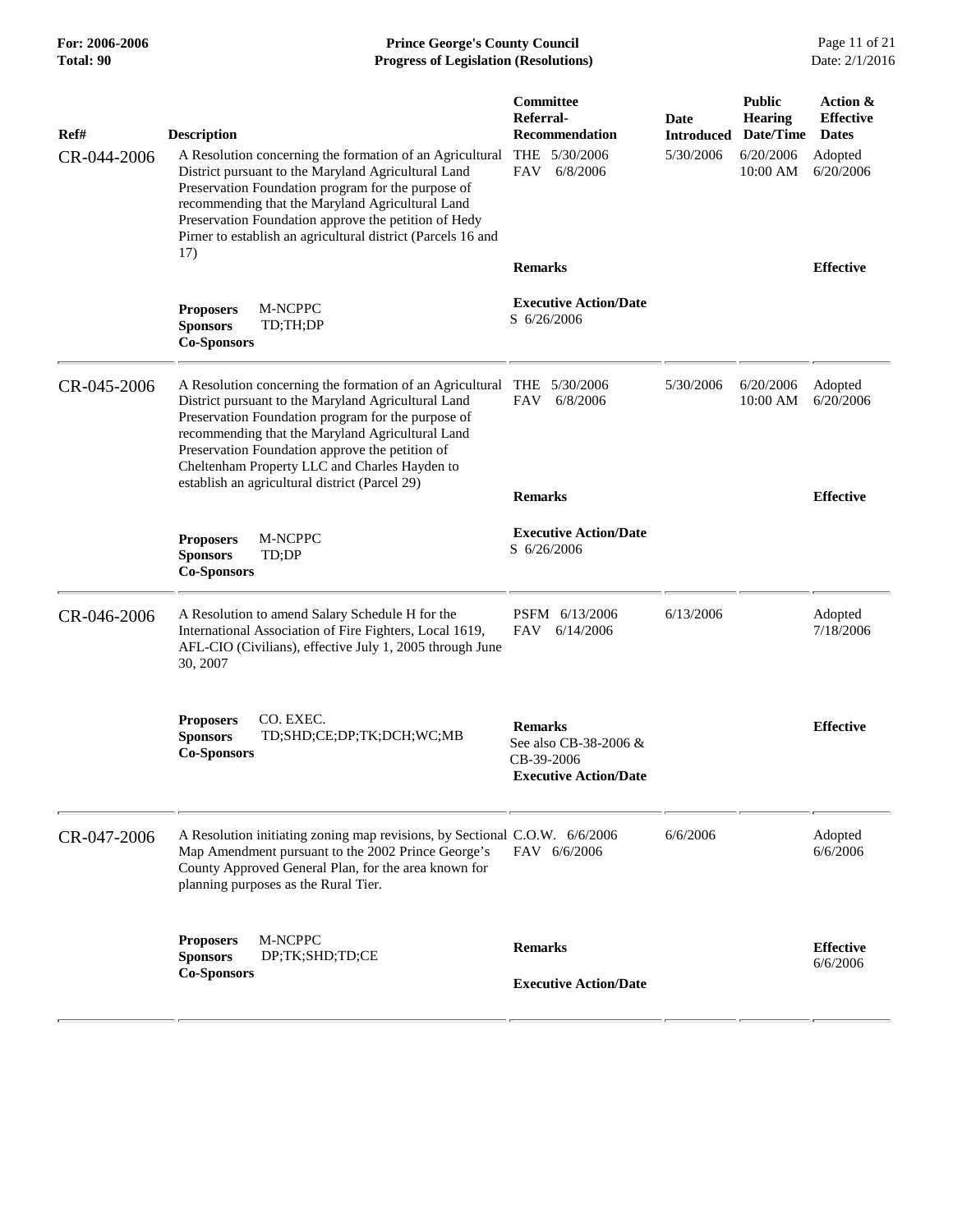**For: 2006-2006 Prince George's County Council** Page 12 of 21<br>**Prince George's County Council** Page 12 of 21<br>**Progress of Legislation (Resolutions)** Date: 2/1/2016 **Total: 90 Progress of Legislation (Resolutions)** 

| Ref#<br>CR-048-2006 | <b>Description</b><br>A Resolution increasing the membership of the Blue<br>Ribbon Committee on High Stakes Testing established by<br>CR-42-2006, to evaluate the application and validity of<br>the High School Assessments slated to begin with the<br>2009 graduating class and make recommendations to<br>County Executive and County Council.                                                                                                                                                                                       | Committee<br>Referral-<br><b>Recommendation</b><br><b>Remarks</b>                                                                                     | Date<br><b>Introduced</b><br>6/6/2006 | <b>Public</b><br>Hearing<br>Date/Time | Action &<br><b>Effective</b><br><b>Dates</b><br>Adopted<br>6/6/2006 |
|---------------------|------------------------------------------------------------------------------------------------------------------------------------------------------------------------------------------------------------------------------------------------------------------------------------------------------------------------------------------------------------------------------------------------------------------------------------------------------------------------------------------------------------------------------------------|-------------------------------------------------------------------------------------------------------------------------------------------------------|---------------------------------------|---------------------------------------|---------------------------------------------------------------------|
|                     | <b>SHD</b><br><b>Proposers</b><br>SHD;DP;TK;DCH;WC;MB<br><b>Sponsors</b><br><b>Co-Sponsors</b>                                                                                                                                                                                                                                                                                                                                                                                                                                           | <b>Executive Action/Date</b>                                                                                                                          |                                       |                                       | <b>Effective</b>                                                    |
| CR-049-2006         | A Resolution to amend Salary Schedule G to reflect an<br>adjustment of the minimum wage rate in accordance with FAV<br>a State mandate effective February 16, 2006, a cost of<br>living increase and other modified benefits for General<br>Schedule employees                                                                                                                                                                                                                                                                           | PSFM 6/13/2006<br>6/14/2006                                                                                                                           | 6/13/2006                             |                                       | Adopted<br>6/20/2006                                                |
|                     | CO. EXEC.<br><b>Proposers</b><br><b>Sponsors</b><br>TD;DP;TK;SHD;CE;DCH;WC;MB<br><b>Co-Sponsors</b>                                                                                                                                                                                                                                                                                                                                                                                                                                      | <b>Remarks</b><br><b>Executive Action/Date</b>                                                                                                        |                                       |                                       | <b>Effective</b><br>6/20/2006                                       |
| CR-050-2006         | A Resolution concerning Economic Development<br>Revenue Bonds for the purpose of authorizing the<br>issuance of revenue bonds pursuant to the Maryland<br>Economic Development Revenue Bond Act in an<br>aggregate amount not to exceed Sixty-five Million Dollars<br>(\$65,000,000) and to loan the bond proceeds to<br>Collington Episcopal Life Care Community, Inc., a<br>not-for-profit Maryland corporation for the purpose of<br>refinancing the costs of providing a continuing care<br>retirement community for senior citizens | PSFM 6/13/2006<br>NR 6/14/2006<br><b>Remarks</b><br>Shall remain effective for a<br>period of one year<br><b>Executive Action/Date</b><br>S 6/29/2006 | 6/13/2006                             |                                       | Adopted<br>6/20/2006<br><b>Effective</b><br>6/29/2006               |
|                     | CO. EXEC.<br><b>Proposers</b><br><b>Sponsors</b><br>DP;WC<br><b>Co-Sponsors</b>                                                                                                                                                                                                                                                                                                                                                                                                                                                          |                                                                                                                                                       |                                       |                                       |                                                                     |
| CR-051-2006         | A Resolution to amend the Salary Plan for the<br>International Association of Fire Fighters, AFL-CIO,<br>Local 1619 (Fire Fighters, Paramedics, Emergency<br>Response Technicians and Fire Fighter/Medics), Salary<br>Schedules S, M, R, and Y effective July 1, 2005 through<br>June 30, 2007                                                                                                                                                                                                                                           | PSFM 6/13/2006<br>FAV 6/14/2006                                                                                                                       | 6/13/2006                             |                                       | Adopted<br>7/18/2006                                                |
|                     | CO. EXEC.<br><b>Proposers</b><br><b>Sponsors</b><br>TD;DP;SHD;CE;TK;DCH;WC;MB<br><b>Co-Sponsors</b>                                                                                                                                                                                                                                                                                                                                                                                                                                      | <b>Remarks</b><br>See also CB-44-2006 &<br>CB-45-2006<br><b>Executive Action/Date</b>                                                                 |                                       |                                       | <b>Effective</b>                                                    |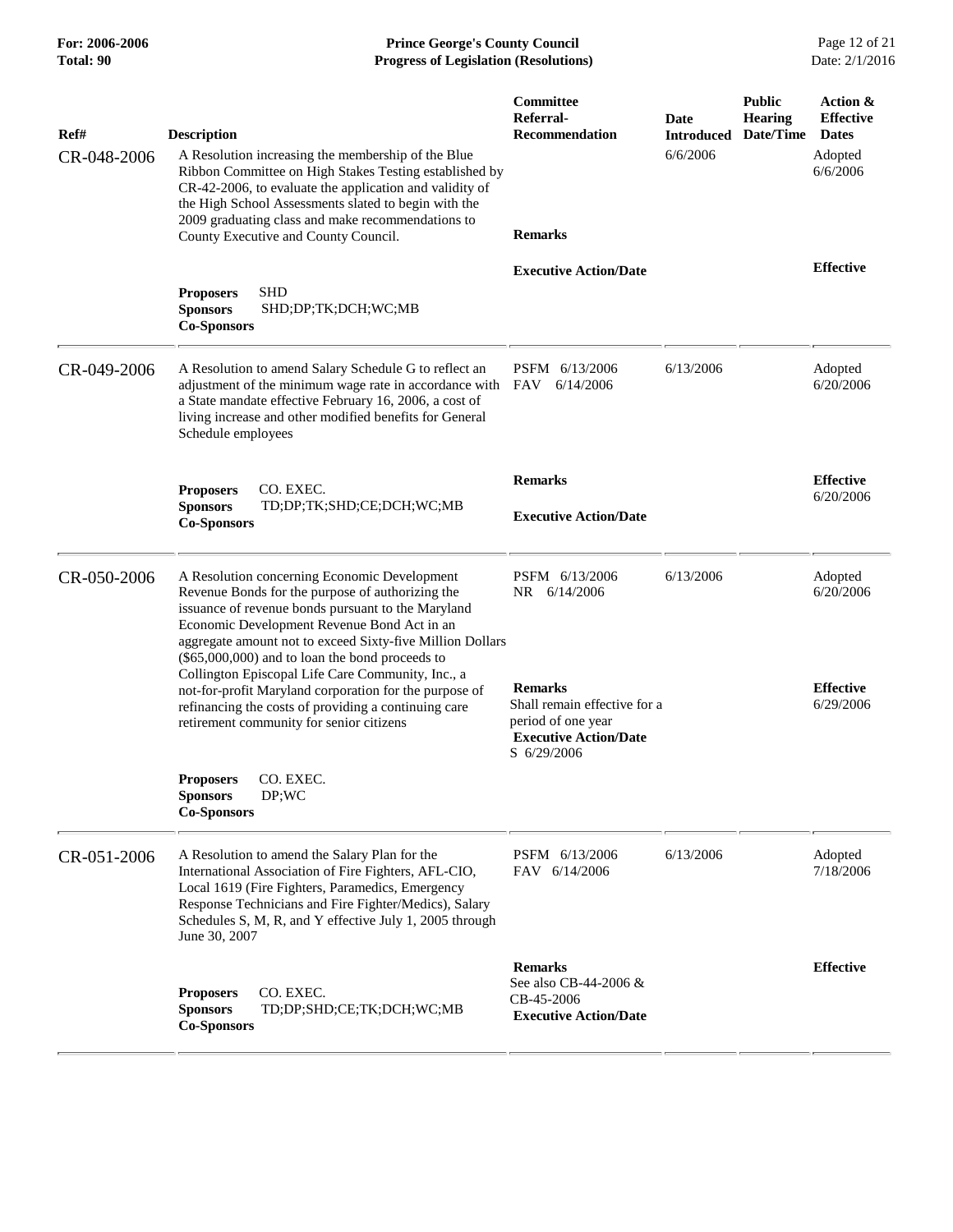**For: 2006-2006 Prince George's County Council** Page 13 of 21<br>**Prince George's County Council** Page 13 of 21<br>**Progress of Legislation (Resolutions)** Date: 2/1/2016 **Total: 90 Progress of Legislation (Resolutions)** 

| Ref#        | <b>Description</b>                                                                                                                                                                                                                           | Committee<br>Referral-<br><b>Recommendation</b>                           | <b>Date</b><br><b>Introduced</b> | <b>Public</b><br><b>Hearing</b><br>Date/Time | Action &<br><b>Effective</b><br><b>Dates</b> |
|-------------|----------------------------------------------------------------------------------------------------------------------------------------------------------------------------------------------------------------------------------------------|---------------------------------------------------------------------------|----------------------------------|----------------------------------------------|----------------------------------------------|
| CR-052-2006 | A Resolution amending the Salary Plan for Sheriff<br>Officials, Salary Schedule S-O to reflect wage and benefit FAV 7/11/2006<br>modifications effective July 1, 2005 through June 30,<br>2007                                               | C.0.W. 6/20/2006                                                          | 6/20/2006                        |                                              | Adopted<br>7/18/2006                         |
|             | CO. EXEC.<br><b>Proposers</b><br><b>Sponsors</b><br>TD;DP;TK;SHD;CE;DCH;WC;MB<br><b>Co-Sponsors</b>                                                                                                                                          | <b>Remarks</b><br>Retroactive to 7/1/2005<br><b>Executive Action/Date</b> |                                  |                                              | <b>Effective</b><br>7/18/2006                |
| CR-053-2006 | A resolution adjusting the school facilities surcharge for<br>inflation for Fiscal Year 2007, beginning July 1, 2006, as<br>required by State Law                                                                                            |                                                                           | 6/20/2006                        |                                              | Adopted<br>7/11/2006                         |
|             |                                                                                                                                                                                                                                              | <b>Remarks</b>                                                            |                                  |                                              |                                              |
|             | CO. EXEC.<br><b>Proposers</b><br><b>Sponsors</b><br>TD;DP;TK;SHD;CE;DCH;WC;MB                                                                                                                                                                |                                                                           |                                  |                                              | <b>Effective</b>                             |
|             | <b>Co-Sponsors</b>                                                                                                                                                                                                                           | <b>Executive Action/Date</b>                                              |                                  |                                              | 7/11/2006                                    |
| CR-054-2006 | A Resolution adjusting the public safety surcharge for<br>inflation for Fiscal Year 2007, beginning July 1, 2006, as<br>required by State Law                                                                                                | $C.0.W.$ 6/20/2006<br>FAV 7/11/2006                                       | 6/20/2006                        |                                              | Adopted<br>7/11/2006                         |
|             | <b>Proposers</b><br>CO. EXEC.<br><b>Sponsors</b><br>TD;DP;TK;SHD;CE;DCH;WC;MB<br><b>Co-Sponsors</b>                                                                                                                                          | <b>Remarks</b><br><b>Executive Action/Date</b>                            |                                  |                                              | <b>Effective</b><br>7/11/2006                |
|             |                                                                                                                                                                                                                                              |                                                                           |                                  |                                              |                                              |
| CR-055-2006 | A Resolution adopting the 2005 Water and Sewer Plan<br>and the 2005 Water and Sewer Category Maps, and<br>approving the fee schedule for administering Water and<br>Sewer Plan amendments, and the purchase of maps and<br>related materials | THE 6/20/2006                                                             | 6/20/2006                        | 9/19/2006<br>1:30 PM                         |                                              |
|             |                                                                                                                                                                                                                                              | <b>Remarks</b>                                                            |                                  |                                              | <b>Effective</b>                             |
|             | CO. EXEC.<br><b>Proposers</b><br><b>Sponsors</b><br>TD<br><b>Co-Sponsors</b>                                                                                                                                                                 | <b>Executive Action/Date</b>                                              |                                  |                                              |                                              |
| CR-056-2006 | A Resolution Concerning the Tax Rates for FY<br>2006-2007 for the purpose of imposing and levying the<br>Tax Rates for the Fiscal Year beginning July 1, 2006.                                                                               |                                                                           | 6/20/2006                        |                                              | Adopted<br>6/20/2006                         |
|             |                                                                                                                                                                                                                                              | <b>Remarks</b>                                                            |                                  |                                              |                                              |
|             | TD<br><b>Proposers</b><br><b>Sponsors</b><br><b>Co-Sponsors</b>                                                                                                                                                                              | <b>Executive Action/Date</b>                                              |                                  |                                              | <b>Effective</b><br>7/1/2006                 |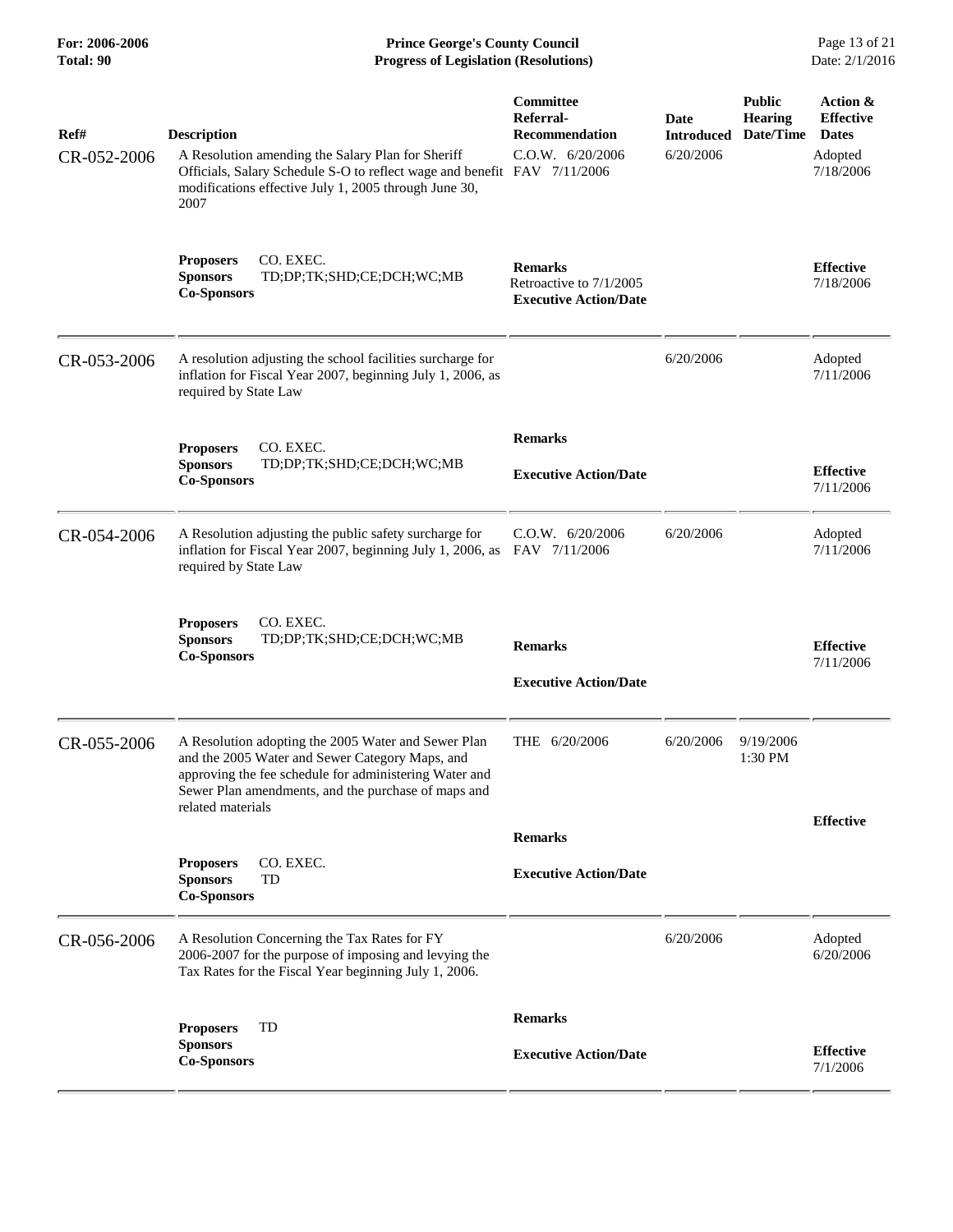| <b>For: 2006-2006</b><br>Total: 90 | <b>Prince George's County Council</b><br><b>Progress of Legislation (Resolutions)</b>                                                                                                                                                                                                                                                                                                                               |                                                                         |                                        |                                              |                                                                      |
|------------------------------------|---------------------------------------------------------------------------------------------------------------------------------------------------------------------------------------------------------------------------------------------------------------------------------------------------------------------------------------------------------------------------------------------------------------------|-------------------------------------------------------------------------|----------------------------------------|----------------------------------------------|----------------------------------------------------------------------|
| Ref#<br>CR-057-2006                | <b>Description</b><br>A Resolution concerning the Transit District Overlay<br>Zone and Transit District Development Plan for the West<br>Hyattsville Area and Sectional Map Amendment for the<br>purpose of approving an SMA Revisory Petition for the<br>Transit District Overlay Zone and Transit District<br>Development Plan for the West Hyattsville area.                                                     | Committee<br>Referral-<br><b>Recommendation</b><br><b>Remarks</b>       | Date<br><b>Introduced</b><br>6/20/2006 | <b>Public</b><br><b>Hearing</b><br>Date/Time | Action &<br><b>Effective</b><br><b>Dates</b><br>Adopted<br>6/20/2006 |
|                                    | WC<br><b>Proposers</b><br><b>Sponsors</b><br>WC;DP;MB<br><b>Co-Sponsors</b>                                                                                                                                                                                                                                                                                                                                         | <b>Executive Action/Date</b>                                            |                                        |                                              | <b>Effective</b><br>6/20/2006                                        |
| CR-058-2006                        | A Resolution amending the salary plan by and between<br>Prince George's County, Maryland and the AFSCME<br>Council 67 and its Affiliated Locals 2462, 2735, 3389 and<br>1170, to provide the wage increases and certain other<br>terms and conditions of employment for personnel<br>classifications certified by the Prince George's County<br>Public Employee Relations Board (Salary Schedule A)                 | PSFM 6/20/2006<br><b>Remarks</b><br>See also CB-62-2006 &<br>CB-63-2006 | 6/20/2006                              |                                              | Adopted<br>8/10/2006<br><b>Effective</b>                             |
|                                    | CO. EXEC.<br><b>Proposers</b><br><b>Sponsors</b><br>TD;DP;TK;SHD;CE;DCH<br><b>Co-Sponsors</b>                                                                                                                                                                                                                                                                                                                       | <b>Executive Action/Date</b>                                            |                                        |                                              |                                                                      |
| CR-059-2006                        | A Resolution concerning The Transit District Overlay<br>Zone and Transit District Development Plan for the West FAV 7/11/2006<br>Hyattsville Area and Sectional Map Amendment For the<br>purpose of approving amendments to the Transit District<br>Overlay Zone and Transit District Development Plan for<br>the West Hyattsville Area and SMA, as proposed in the<br>SMA Revisory Petition adopted in CR-57-2006. | C.O.W. 6/20/2006                                                        | 6/20/2006                              | 7/18/2006<br>11:30 AM                        | Adopted<br>7/18/2006                                                 |
|                                    | WC;DP;MB<br><b>Proposers</b><br><b>Sponsors</b><br>WC;DP;MB<br><b>Co-Sponsors</b>                                                                                                                                                                                                                                                                                                                                   | <b>Remarks</b><br><b>Executive Action/Date</b>                          |                                        |                                              | <b>Effective</b><br>7/18/2006                                        |
| CR-060-2006                        | A Resolution concerning the repeal of all the provisions of C.O.W. 7/11/2006<br>CR-78-1991, effective upon the date of adoption of this<br>resolution by the County Council and signature by the<br>Chair of the County Council and the County Executive of<br>this resolution, and requiring that this resolution shall be<br>construed to apply only prospectively and may not be                                 | FAV 7/18/2006                                                           | 7/11/2006                              |                                              | Adopted<br>7/18/2006                                                 |
|                                    | applied or interpreted to have any effect on or application<br>to any County debt issued prior to the effective date of this Remarks<br>resolution                                                                                                                                                                                                                                                                  | <b>Executive Action/Date</b><br>S 7/31/2006                             |                                        |                                              | <b>Effective</b><br>7/31/2006                                        |
|                                    | CO. EXEC.<br><b>Proposers</b><br>TD<br><b>Sponsors</b><br><b>Co-Sponsors</b>                                                                                                                                                                                                                                                                                                                                        |                                                                         |                                        |                                              |                                                                      |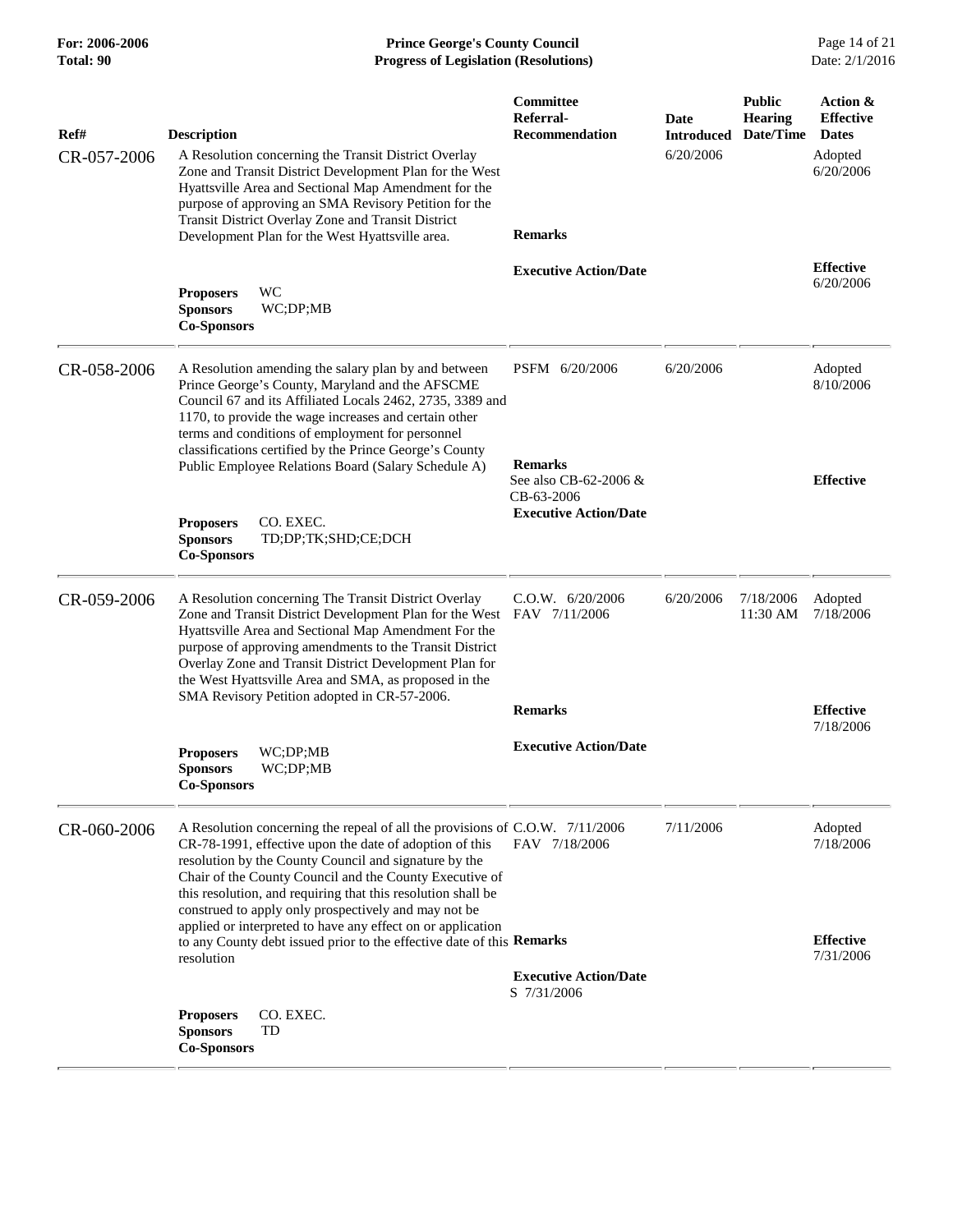**For: 2006-2006 Prince George's County Council** Page 15 of 21<br>**Prince George's County Council** Page 15 of 21<br>**Progress of Legislation (Resolutions)** Date: 2/1/2016 **Total: 90 Progress of Legislation (Resolutions)** 

| Ref#<br>CR-061-2006 | <b>Description</b><br>A Resolution concerning the Listing of Local Questions of C.O.W. 7/11/2006<br>the 2006 Ballot for the purpose of designating the order<br>and form in which local questions shall be placed on the<br>2006 Ballot and matters related thereto.                                                          | Committee<br>Referral-<br><b>Recommendation</b>                                       | Date<br><b>Introduced</b><br>7/11/2006 | <b>Public</b><br><b>Hearing</b><br>Date/Time | Action &<br><b>Effective</b><br><b>Dates</b><br>Adopted<br>8/10/2006 |
|---------------------|-------------------------------------------------------------------------------------------------------------------------------------------------------------------------------------------------------------------------------------------------------------------------------------------------------------------------------|---------------------------------------------------------------------------------------|----------------------------------------|----------------------------------------------|----------------------------------------------------------------------|
|                     | TD<br><b>Proposers</b><br>TD;CE;DCH<br><b>Sponsors</b><br><b>Co-Sponsors</b>                                                                                                                                                                                                                                                  | <b>Remarks</b><br><b>Executive Action/Date</b>                                        |                                        |                                              | <b>Effective</b>                                                     |
| CR-062-2006         | A Resolution amending CR-42-2006 and CR-48-2006 by<br>further increasing the membership of the Blue Ribbon<br>Committee on High States Testing.                                                                                                                                                                               |                                                                                       | 7/11/2006                              |                                              | Adopted<br>7/11/2006                                                 |
|                     | <b>Proposers</b><br><b>SHD</b><br><b>Sponsors</b><br>SHD;DP;TK;CE;DCH<br><b>Co-Sponsors</b>                                                                                                                                                                                                                                   | <b>Remarks</b><br><b>Executive Action/Date</b>                                        |                                        |                                              | <b>Effective</b>                                                     |
| CR-063-2006         | A Resolution concerning the Issuance of Special<br>Obligation Bonds or Other Special Obligations to<br>Refinance the Cost of Infrastructure Improvements<br>Relating to the Special Taxing District Known as the<br>Woodview Village Phase II Subdistrict                                                                     | PSFM 7/18/2006<br>FAV 9/19/2006                                                       | 7/18/2006                              | 9/19/2006<br>1:30 PM                         | Adopted<br>9/19/2006                                                 |
|                     | CO. EXEC.<br><b>Proposers</b><br><b>Sponsors</b><br>TK;SHD;DCH;MB<br><b>Co-Sponsors</b>                                                                                                                                                                                                                                       | <b>Remarks</b><br><b>Executive Action/Date</b><br>S 10/2/2006                         |                                        |                                              | <b>Effective</b><br>10/2/2006                                        |
| CR-064-2006         | A Resolution concerning the 2001 Water and Sewer Plan<br>(April 2006 Amendment Cycle) to change the water and<br>sewer category designations within the 2001 Water and<br>Sewer Plan                                                                                                                                          | THE 7/18/2006<br>FAV(A)<br>10/2/2006                                                  | 7/18/2006                              | 9/19/2006<br>1:30 PM                         | Adopted<br>10/10/2006                                                |
|                     | CO. EXEC.<br><b>Proposers</b><br><b>Sponsors</b><br>TD<br><b>Co-Sponsors</b>                                                                                                                                                                                                                                                  | <b>Remarks</b><br><b>Executive Action/Date</b>                                        |                                        |                                              | <b>Effective</b><br>10/20/2006                                       |
| CR-065-2006         | A Resolution concerning the creation of the Greenbelt<br>Station Special Taxing District and the Greenbelt Station<br>Development District to create a tax increment fund and<br>special fund to finance the construction of parking and<br>other infrastructure facilities associated with the Greenbelt<br>Station project. | PSFM 7/18/2006<br>HELD 10/11/2006<br>HELD 10/25/2006                                  | 7/18/2006                              |                                              | Adopted<br>11/28/2006                                                |
|                     | TD<br><b>Proposers</b><br>TD;TH;DP<br><b>Sponsors</b><br><b>Co-Sponsors</b>                                                                                                                                                                                                                                                   | <b>Remarks</b><br>See also CB-69-2006<br><b>Executive Action/Date</b><br>S 12/19/2006 |                                        |                                              | <b>Effective</b><br>12/19/2006                                       |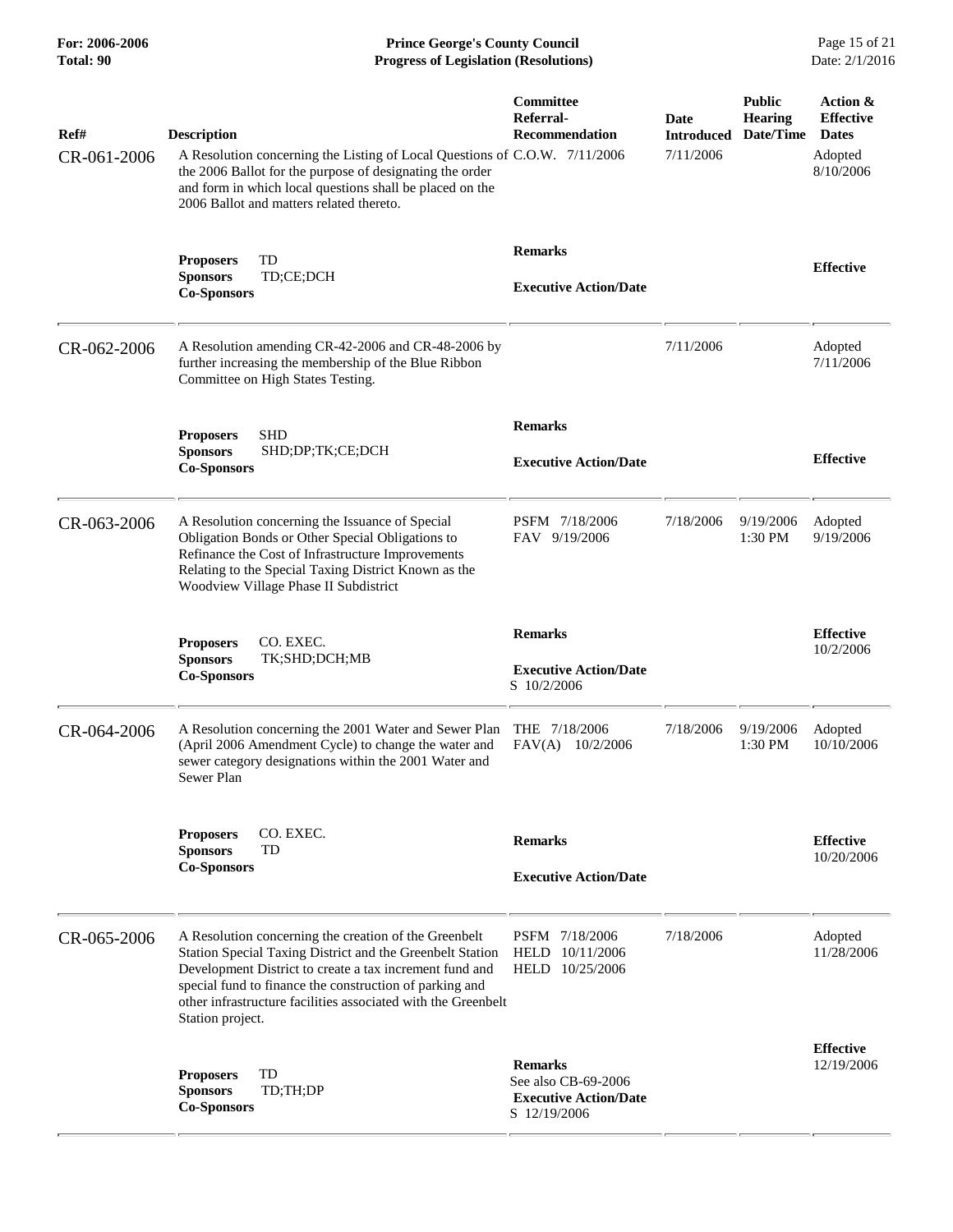# **For: 2006-2006 Prince George's County Council** Page 16 of 21<br>**Prince George's County Council** Page 16 of 21<br>**Progress of Legislation (Resolutions)** Date: 2/1/2016 **Total: 90 Progress of Legislation (Resolutions)**

| Ref#        | <b>Description</b>                                                                                                                                                                                                                                                                                | Committee<br>Referral-<br><b>Recommendation</b>                           | Date<br><b>Introduced</b> | <b>Public</b><br><b>Hearing</b><br>Date/Time | Action &<br><b>Effective</b><br><b>Dates</b> |
|-------------|---------------------------------------------------------------------------------------------------------------------------------------------------------------------------------------------------------------------------------------------------------------------------------------------------|---------------------------------------------------------------------------|---------------------------|----------------------------------------------|----------------------------------------------|
| CR-066-2006 | A Resolution concerning the Westphalia Sector Plan and<br>Sectional Map Amendment for the purpose of proposing<br>amendments to the Adopted Westphalia Sector Pan ad<br>Endorsed Sectional Map Amendment defining long-range<br>land use policy and pertinent zoning within the planning<br>area. | FAV(A) 7/11/2006                                                          | 7/18/2006                 |                                              | Adopted<br>7/18/2006                         |
|             |                                                                                                                                                                                                                                                                                                   | <b>Remarks</b>                                                            |                           |                                              | <b>Effective</b>                             |
|             | <b>SHD</b><br><b>Proposers</b><br><b>Sponsors</b><br>SHD;MB<br><b>Co-Sponsors</b>                                                                                                                                                                                                                 | <b>Executive Action/Date</b>                                              |                           |                                              |                                              |
| CR-067-2006 | A Resolution amending the Salary Plan for Fire Officials,<br>Salary Schedule F-O, to reflect wage and benefit<br>modifications, effective July 1, 2005 through June 30,<br>2007                                                                                                                   |                                                                           | 7/18/2006                 |                                              | Adopted<br>7/18/2006                         |
|             | <b>Proposers</b><br>CO. EXEC.<br>DP;SHD;WC<br><b>Sponsors</b><br><b>Co-Sponsors</b>                                                                                                                                                                                                               | <b>Remarks</b><br>Retroactive to 7/1/2005<br><b>Executive Action/Date</b> |                           |                                              | <b>Effective</b><br>7/18/2006                |
| CR-068-2006 | A Resolution amending the compensation of the County<br>Executive and Members of the County Council.                                                                                                                                                                                              |                                                                           | 7/18/2006                 |                                              | Adopted<br>7/18/2006                         |
|             | <b>Proposers</b><br>TD:CE<br><b>Sponsors</b><br>TD;CE;WC;MB<br><b>Co-Sponsors</b>                                                                                                                                                                                                                 | <b>Remarks</b>                                                            |                           |                                              |                                              |
|             |                                                                                                                                                                                                                                                                                                   | <b>Executive Action/Date</b>                                              |                           |                                              | <b>Effective</b>                             |
| CR-069-2006 | A Resolution concerning Public Safety Adequate Public<br>Safety Facilities Test for the purpose of temporarily<br>suspending the staffing requirements of the Adequate<br>Public Safety Facilities Test.                                                                                          | PZED 7/18/2006<br>$C.0.W.$ 8/10/2006<br>FAV 8/10/2006                     | 7/18/2006                 |                                              | Adopted<br>8/10/2006                         |
|             | TD<br><b>Proposers</b><br><b>Sponsors</b><br>TD;WC;DCH<br><b>Co-Sponsors</b>                                                                                                                                                                                                                      | <b>Remarks</b>                                                            |                           |                                              | <b>Effective</b><br>8/24/2006                |
|             |                                                                                                                                                                                                                                                                                                   | <b>Executive Action/Date</b><br>S 8/24/2006                               |                           |                                              |                                              |
| CR-070-2006 | A Resolution recognizing the victims and survivors of the<br>September 11, 2001 terrorist attacks on the United States.                                                                                                                                                                           |                                                                           | 8/10/2006                 |                                              | Adopted<br>8/10/2006                         |
|             | MB<br><b>Proposers</b><br><b>Sponsors</b><br>MB;DP;CE;DCH;WC;TD;SHD;TK<br><b>Co-Sponsors</b>                                                                                                                                                                                                      | <b>Remarks</b>                                                            |                           |                                              | <b>Effective</b>                             |
|             |                                                                                                                                                                                                                                                                                                   | <b>Executive Action/Date</b>                                              |                           |                                              |                                              |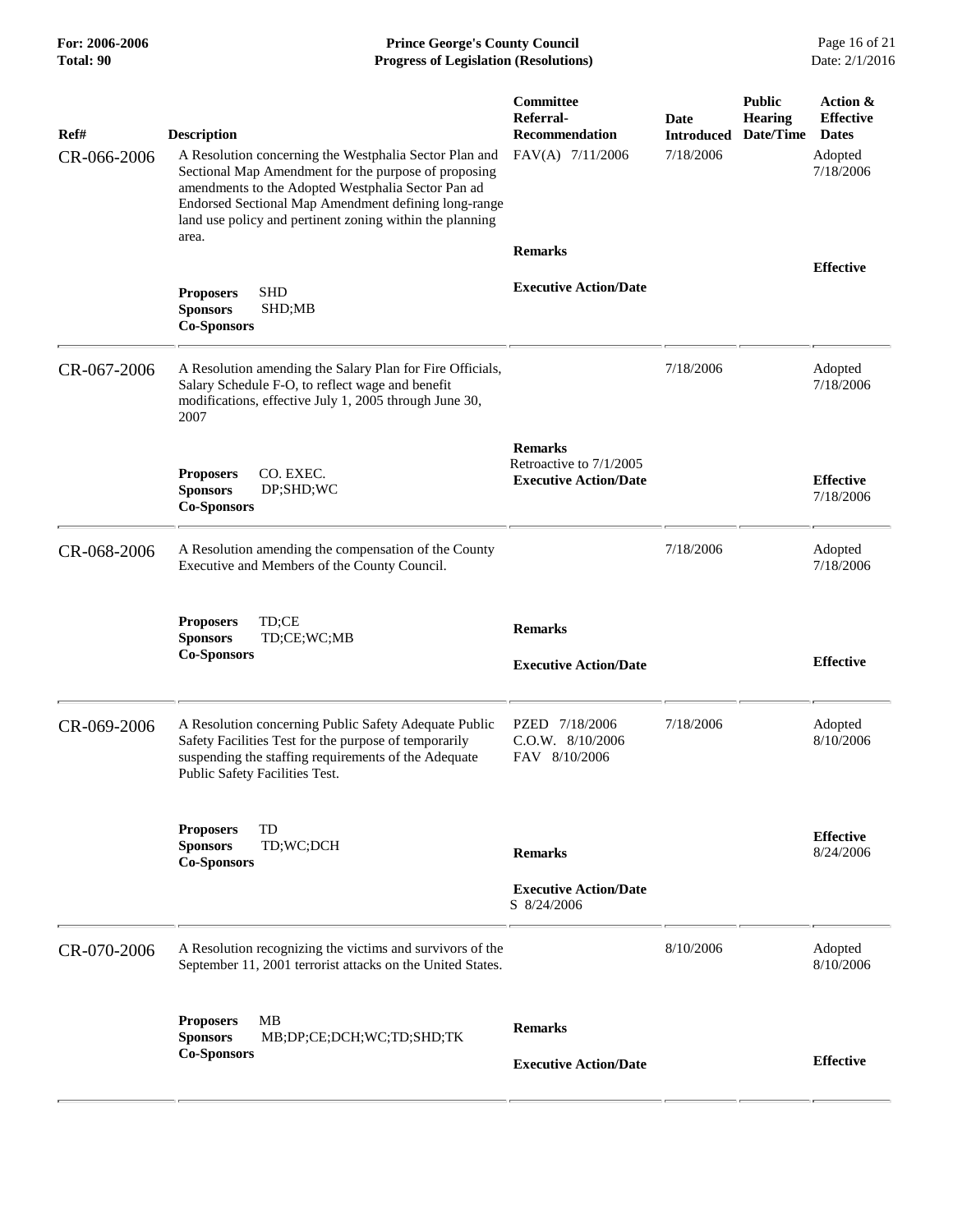| For: 2006-2006<br>Total: 90 | <b>Prince George's County Council</b><br>Date: 2/1/2016<br><b>Progress of Legislation (Resolutions)</b>                                                                                                                                                                                                                               |                                                                          |                                        |                                              |                                                                      |
|-----------------------------|---------------------------------------------------------------------------------------------------------------------------------------------------------------------------------------------------------------------------------------------------------------------------------------------------------------------------------------|--------------------------------------------------------------------------|----------------------------------------|----------------------------------------------|----------------------------------------------------------------------|
| Ref#<br>CR-071-2006         | <b>Description</b><br>A Resolution concerning Flash Flooding in Prince<br>George's County for the purpose of stating the intention<br>of the Prince George's County Council to provide<br>assistance for flood damage not covered by homeowners'<br>insurance for damage caused by flash flooding occurring<br>throughout the County. | <b>Committee</b><br>Referral-<br><b>Recommendation</b><br><b>Remarks</b> | Date<br><b>Introduced</b><br>8/10/2006 | <b>Public</b><br><b>Hearing</b><br>Date/Time | Action &<br><b>Effective</b><br><b>Dates</b><br>Adopted<br>8/10/2006 |
|                             |                                                                                                                                                                                                                                                                                                                                       | <b>Executive Action/Date</b>                                             |                                        |                                              | <b>Effective</b>                                                     |
|                             | <b>DCH</b><br><b>Proposers</b><br><b>Sponsors</b><br>DCH;TH;DP;SHD;CE;WC;TD;MB;TK<br><b>Co-Sponsors</b>                                                                                                                                                                                                                               |                                                                          |                                        |                                              |                                                                      |
| CR-072-2006                 | A Resolution establishing that the Belcrest Center<br>residential project, located in census tract number 805901, HELD 10/11/2006<br>qualifies for a revitalization/redevelopment tax credit,<br>pursuant to Section 10-235.02 of the Prince George's<br>County Code.                                                                 | PSFM 9/19/2006<br>HELD 10/25/2006                                        | 9/19/2006                              |                                              | <b>Effective</b>                                                     |
|                             | WC<br><b>Proposers</b>                                                                                                                                                                                                                                                                                                                | <b>Remarks</b>                                                           |                                        |                                              |                                                                      |
|                             | <b>Sponsors</b><br>WC;DCH<br><b>Co-Sponsors</b>                                                                                                                                                                                                                                                                                       | <b>Executive Action/Date</b>                                             |                                        |                                              |                                                                      |
| CR-073-2006                 | A Resolution approving the Refunding Plan of the<br>Washington Suburban Sanitary Commission for the<br>refunding of certain bonds of Washington Suburban<br>Sanitary District through the issuance of General<br>Construction Refunding Bonds, Water Supply Refunding<br>Bonds and Sewerage Refunding Bonds.                          | THE 9/26/2006<br><b>FAV</b><br>10/2/2006                                 | 9/26/2006                              |                                              | Adopted<br>10/3/2006                                                 |
|                             |                                                                                                                                                                                                                                                                                                                                       | <b>Remarks</b>                                                           |                                        |                                              | <b>Effective</b>                                                     |
|                             | WSSC<br><b>Proposers</b><br>TD<br><b>Sponsors</b><br><b>Co-Sponsors</b>                                                                                                                                                                                                                                                               | <b>Executive Action/Date</b>                                             |                                        |                                              |                                                                      |
| CR-074-2006                 | A Resolution amending the WSSC Fiscal Years<br>2007-2012 Capital Improvement Program for Prince<br>George's County for Water and Sewerage                                                                                                                                                                                             | THE 9/26/2006<br>10/2/2006<br>FAV                                        | 9/26/2006                              | 10/24/2006 Adopted                           | 10:00 AM 10/24/2006                                                  |
|                             | DP<br><b>Proposers</b><br><b>DP</b><br><b>Sponsors</b><br><b>Co-Sponsors</b>                                                                                                                                                                                                                                                          | <b>Remarks</b>                                                           |                                        |                                              | <b>Effective</b><br>10/24/2006                                       |
|                             |                                                                                                                                                                                                                                                                                                                                       | <b>Executive Action/Date</b>                                             |                                        |                                              |                                                                      |
| CR-075-2006                 | A Resolution to adopt individual codes and standards of<br>the National Fire Protection Association in accordance<br>with Section 11-283 of the Prince George's County Code                                                                                                                                                           | PSFM 10/3/2006<br>FAV(A) 10/11/2006                                      | 10/3/2006                              |                                              | Adopted<br>11/14/2006                                                |
|                             | CO. EXEC.<br><b>Proposers</b><br><b>Sponsors</b><br>MВ<br><b>Co-Sponsors</b>                                                                                                                                                                                                                                                          | <b>Remarks</b>                                                           |                                        |                                              | <b>Effective</b>                                                     |
|                             |                                                                                                                                                                                                                                                                                                                                       | <b>Executive Action/Date</b>                                             |                                        |                                              |                                                                      |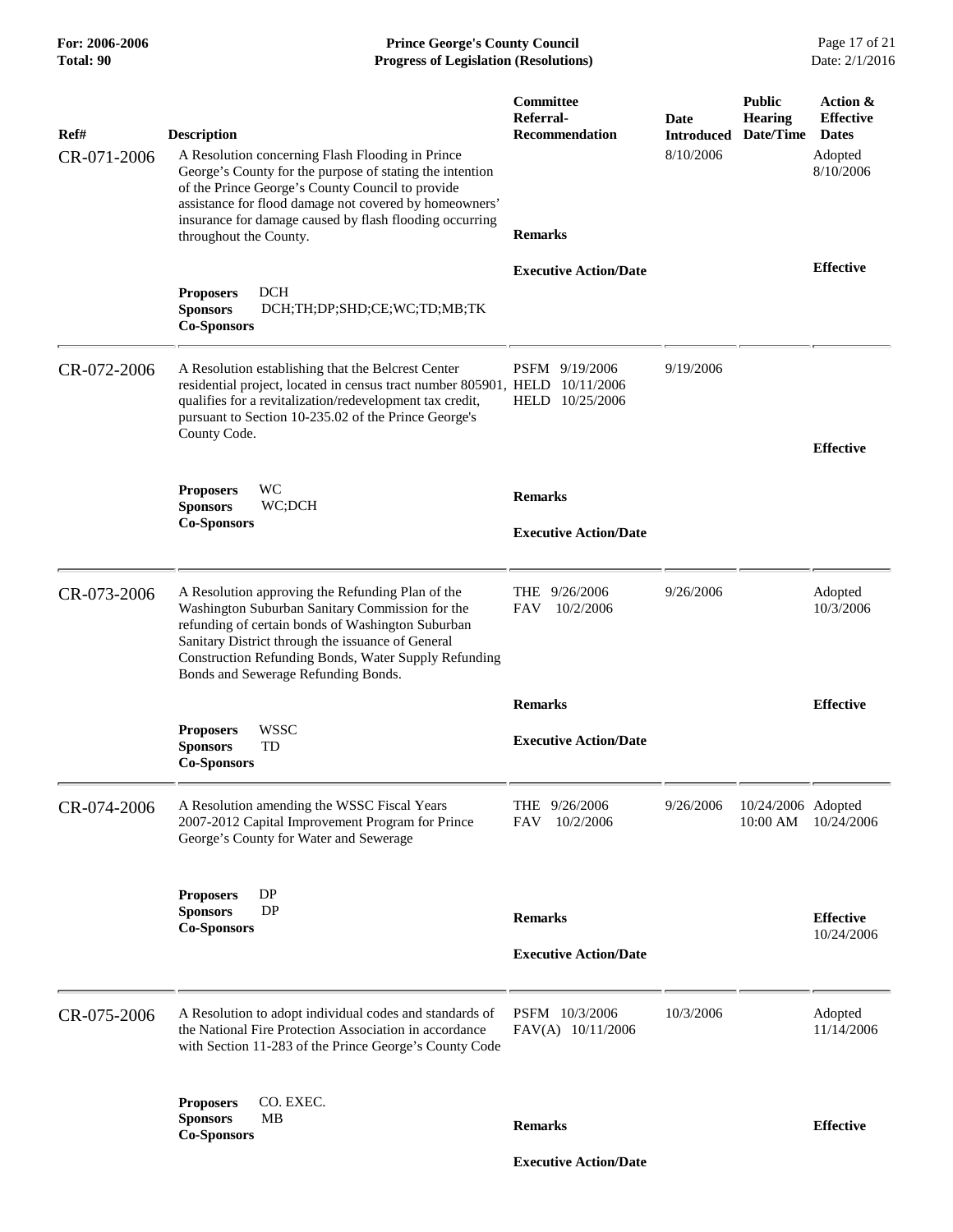| Ref#        | <b>Description</b>                                                                                                                                                                                                                                                                                                                                                                               | Committee<br>Referral-<br><b>Recommendation</b> | Date<br><b>Introduced</b> | <b>Public</b><br><b>Hearing</b><br>Date/Time | Action &<br><b>Effective</b><br><b>Dates</b> |
|-------------|--------------------------------------------------------------------------------------------------------------------------------------------------------------------------------------------------------------------------------------------------------------------------------------------------------------------------------------------------------------------------------------------------|-------------------------------------------------|---------------------------|----------------------------------------------|----------------------------------------------|
| CR-076-2006 | A Resolution concerning the Neighborhood Business<br>Development Program for the purpose of expressing the<br>support of financing for the Maryland Department of<br>Housing and Community Development Neighborhood<br>Business Development Program known as the<br>Neighborhood Business Works Program.                                                                                         | THE 10/3/2006<br>FAV(A)<br>10/12/2006           | 10/3/2006                 |                                              | Adopted<br>10/17/2006                        |
|             |                                                                                                                                                                                                                                                                                                                                                                                                  | <b>Remarks</b>                                  |                           |                                              | <b>Effective</b>                             |
|             | <b>WC</b><br><b>Proposers</b><br><b>Sponsors</b><br><b>WC</b><br><b>Co-Sponsors</b>                                                                                                                                                                                                                                                                                                              | <b>Executive Action/Date</b><br>S 10/31/2006    |                           |                                              |                                              |
| CR-077-2006 | A Resolution concerning State of Maryland<br>Neighborhood and Community Assistance Program for<br>the purpose of expressing approval of the project<br>submitted by CASA of Maryland, Inc., to the Maryland<br>Department of Housing and Community Development for<br>participation in the Department's Community<br>Development Tax Credit Program.                                             | 10/3/2006<br>THE<br>10/12/2006<br><b>FAV</b>    | 10/3/2006                 |                                              | Adopted<br>10/17/2006                        |
|             |                                                                                                                                                                                                                                                                                                                                                                                                  | <b>Remarks</b>                                  |                           |                                              | <b>Effective</b>                             |
|             | WC<br><b>Proposers</b><br><b>Sponsors</b><br>WС<br><b>Co-Sponsors</b>                                                                                                                                                                                                                                                                                                                            | <b>Executive Action/Date</b><br>S 10/31/2006    |                           |                                              |                                              |
| CR-078-2006 | A Resolution concerning supporting dedicated funding for<br>the Washington Metropolitan Area Transit Authority<br>(WMATA) and increasing the Federal Government<br>contribution thereto for the purpose of urging The United<br>States Senate to act on the National Capital<br>Transportation Amendments Act of 2005 and for the State Remarks<br>of Maryland to address transit funding needs. |                                                 | 10/3/2006                 |                                              | Adopted<br>10/31/2006                        |
|             |                                                                                                                                                                                                                                                                                                                                                                                                  | <b>Executive Action/Date</b>                    |                           |                                              | <b>Effective</b>                             |
|             | SHD<br><b>Proposers</b><br>TD<br><b>Sponsors</b><br><b>Co-Sponsors</b>                                                                                                                                                                                                                                                                                                                           |                                                 |                           |                                              |                                              |
| CR-079-2006 | A Resolution approving the application of Housing<br>Initiative Partnership, Inc. for financing through the<br>Maryland Department of Housing and Community<br>Development Community Legacy Financial Assistance<br>Fund                                                                                                                                                                         | THE<br>10/10/2006<br><b>FAV</b><br>10/12/2006   | 10/10/2006                |                                              | Adopted<br>10/17/2006                        |
|             |                                                                                                                                                                                                                                                                                                                                                                                                  | <b>Remarks</b>                                  |                           |                                              | <b>Effective</b>                             |
|             | <b>Proposers</b><br>CO. EXEC.<br>CE;DP;MB;WC<br><b>Sponsors</b><br><b>Co-Sponsors</b>                                                                                                                                                                                                                                                                                                            | <b>Executive Action/Date</b><br>S 10/31/2006    |                           |                                              |                                              |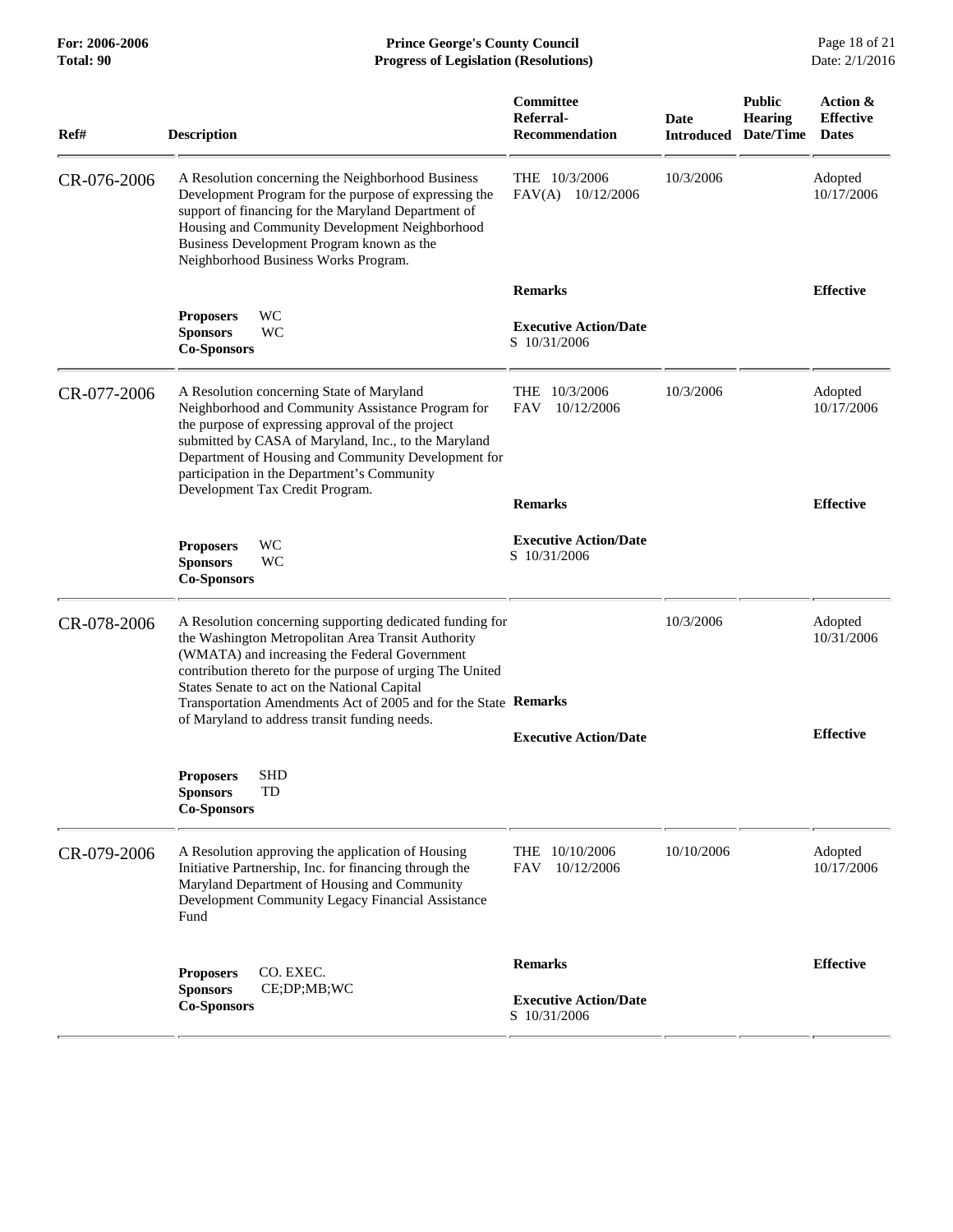**For: 2006-2006 Prince George's County Council** Page 19 of 21<br>**Prince George's County Council** Page 19 of 21<br>**Progress of Legislation (Resolutions)** Date: 2/1/2016 **Total: 90 Progress of Legislation (Resolutions)** 

| Ref#<br>CR-080-2006 | <b>Description</b><br>A Resolution approving the proposed financing for the<br>acquisition and construction of the Newton Green<br>Apartments                                                                                                                                                                            | Committee<br>Referral-<br><b>Recommendation</b><br>THE 10/17/2006<br><b>FAV</b><br>10/26/2006     | Date<br><b>Introduced</b><br>10/17/2006 | <b>Public</b><br><b>Hearing</b><br>Date/Time | Action &<br><b>Effective</b><br><b>Dates</b><br>Adopted<br>10/31/2006 |
|---------------------|--------------------------------------------------------------------------------------------------------------------------------------------------------------------------------------------------------------------------------------------------------------------------------------------------------------------------|---------------------------------------------------------------------------------------------------|-----------------------------------------|----------------------------------------------|-----------------------------------------------------------------------|
|                     | <b>Proposers</b><br>CO. EXEC.<br><b>Sponsors</b><br>TD<br><b>Co-Sponsors</b>                                                                                                                                                                                                                                             | <b>Remarks</b><br><b>Executive Action/Date</b><br>S 11/10/2006                                    |                                         |                                              | <b>Effective</b>                                                      |
| CR-081-2006         | A Resolution concerning the 2001 Water and Sewer Plan (THE 10/24/2006<br>Locust Hill Property) for the purpose of changing the<br>water and sewer category designation of property within<br>the 2001 Water and Sewer Plan.                                                                                              |                                                                                                   |                                         | 10/24/2006 11/28/2006 Adopted<br>10:00 AM    | 11/28/2006                                                            |
|                     | <b>SHD</b><br><b>Proposers</b><br><b>SHD</b><br><b>Sponsors</b><br><b>Co-Sponsors</b>                                                                                                                                                                                                                                    | <b>Remarks</b><br><b>Executive Action/Date</b>                                                    |                                         |                                              | <b>Effective</b><br>12/6/2006                                         |
| CR-082-2006         | A Resolution to approve the program regulations and<br>procedures for the Purchase of Development Rights<br>Program ("PDR")                                                                                                                                                                                              | PZED 10/24/2006<br>FAV(A) 11/1/2006                                                               |                                         | 10/24/2006 11/14/2006 Adopted<br>10:00 AM    | 11/14/2006                                                            |
|                     | DP; TD<br><b>Proposers</b><br><b>Sponsors</b><br>DP;TD<br><b>Co-Sponsors</b>                                                                                                                                                                                                                                             | <b>Remarks</b><br><b>Executive Action/Date</b>                                                    |                                         |                                              | <b>Effective</b>                                                      |
| CR-083-2006         | A Resolution proposing amendments to the Adopted<br>Westphalia Sector Plan and Endorsed Sectional Map<br>Amendment defining long-range land use policy and<br>pertinent zoning within the planning area.                                                                                                                 |                                                                                                   | 10/31/2006                              |                                              | Adopted<br>10/31/2006                                                 |
|                     |                                                                                                                                                                                                                                                                                                                          | <b>Remarks</b>                                                                                    |                                         |                                              |                                                                       |
|                     | <b>SHD</b><br><b>Proposers</b><br><b>Sponsors</b><br>SHD;DP<br><b>Co-Sponsors</b>                                                                                                                                                                                                                                        | <b>Executive Action/Date</b>                                                                      |                                         |                                              | <b>Effective</b>                                                      |
| CR-084-2006         | A Resolution to amend Salary Schedule W, for the<br>position of Deputy Sheriff Private to reflect the terms of<br>the collective bargaining agreement by and between<br>Prince George's County, Maryland and the Deputy<br>Sheriff's Association of Prince George's County, Inc.,<br>covering Fiscal Years 2006 and 2007 | PSFM 10/31/2006<br>$C.0.W.$ 11/2/2006<br>FAV 11/14/2006                                           | 10/31/2006                              |                                              | Adopted<br>11/28/2006                                                 |
|                     | <b>Proposers</b><br>CO. EXEC.<br><b>Sponsors</b><br>MB;DCH;CE;TD;SHD;TK;DP<br><b>Co-Sponsors</b>                                                                                                                                                                                                                         | <b>Remarks</b><br>See also CB-87-2006;<br>Retroactive to 7/9/2006<br><b>Executive Action/Date</b> |                                         |                                              | <b>Effective</b><br>11/28/2006                                        |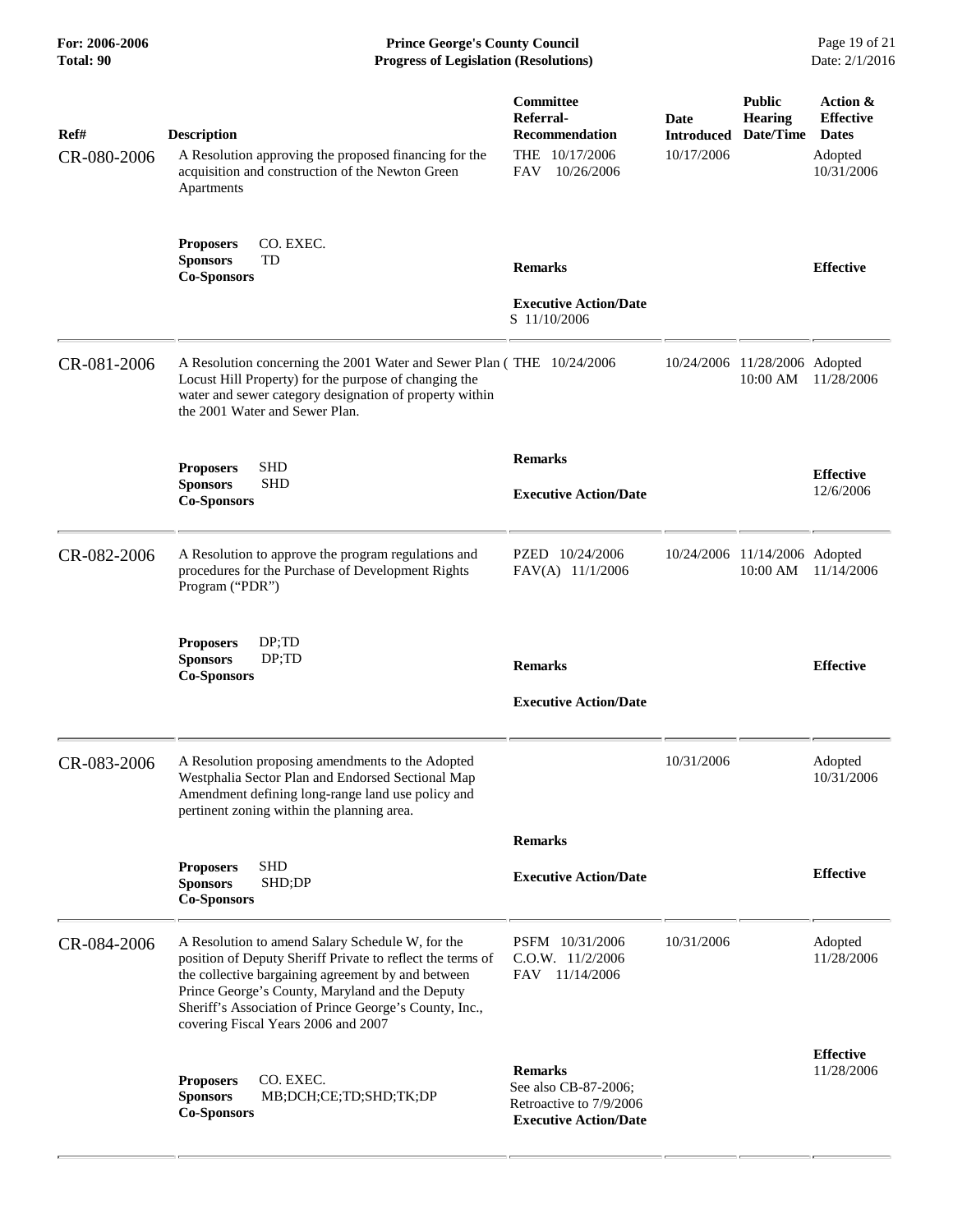# **For: 2006-2006 Prince George's County Council** Page 20 of 21 **Progress of Legislation (Resolutions)** Page 20 of 21 **Progress of Legislation (Resolutions)** Date: 2/1/2016 **Total: 90 Progress of Legislation (Resolutions)**

| Ref#        | <b>Description</b>                                                                                                                                                                                                                                                                      | Committee<br>Referral-<br><b>Recommendation</b>                                                                                                  | Date<br><b>Introduced</b> | <b>Public</b><br><b>Hearing</b><br>Date/Time | Action &<br><b>Effective</b><br><b>Dates</b>       |
|-------------|-----------------------------------------------------------------------------------------------------------------------------------------------------------------------------------------------------------------------------------------------------------------------------------------|--------------------------------------------------------------------------------------------------------------------------------------------------|---------------------------|----------------------------------------------|----------------------------------------------------|
| CR-085-2006 | A Resolution concerning Consolidation of Municipal<br>Bonds for Sale for the purpose of authorizing that bonds<br>authorized to be sold by separate acts of authorizing<br>legislation be consolidated for sale and issued, sold and<br>delivered as one or more single issues of bonds | PSFM 10/31/2006<br>$C.0.W.$ 11/2/2006<br>NR 11/14/2006                                                                                           | 10/31/2006                |                                              | Adopted<br>11/28/2006                              |
|             | <b>Proposers</b><br>CO. EXEC.<br><b>Sponsors</b><br>TD;DP<br><b>Co-Sponsors</b>                                                                                                                                                                                                         | <b>Remarks</b><br><b>Executive Action/Date</b>                                                                                                   |                           |                                              | <b>Effective</b>                                   |
|             |                                                                                                                                                                                                                                                                                         |                                                                                                                                                  |                           |                                              |                                                    |
| CR-086-2006 | A Resolution establishing spending control limits on the<br>Fiscal Year 2008 Water and Sewer Operating and Capital<br>Budgets of the Washington Suburban Sanitary<br>Commission (WSSC)                                                                                                  |                                                                                                                                                  | 11/28/2006                |                                              | Adopted<br>11/28/2006<br>Reconsidered<br>12/5/2006 |
|             | TD<br><b>Proposers</b><br><b>Sponsors</b><br>TD;DCH<br><b>Co-Sponsors</b>                                                                                                                                                                                                               | <b>Remarks</b><br>THIS RESOLUTION<br><b>WAS RECONSIDERED</b><br>AND NOT<br><b>RE-ADOPTED (SEE</b><br>$CR-1-2007$<br><b>Executive Action/Date</b> |                           |                                              | <b>Effective</b>                                   |
| CR-087-2006 | A Resolution establishing the Agricultural Preservation<br>Work Group to review and evaluate present agricultural<br>preservation policies and recommend to the County<br>Council appropriate revisions to existing policies and<br>laws.                                               | <b>Remarks</b>                                                                                                                                   | 11/28/2006                |                                              | Adopted<br>11/28/2006                              |
|             | <b>Proposers</b><br>TD;MB<br><b>Sponsors</b><br>TD;MB;CE;DCH<br><b>Co-Sponsors</b>                                                                                                                                                                                                      | <b>Executive Action/Date</b>                                                                                                                     |                           |                                              | <b>Effective</b>                                   |
| CR-088-2006 | A Resolution concerning Telecommunications<br>Transmission Facility Committee for the purpose of<br>temporarily suspending the duties of the<br>Telecommunications Transmission Facility Committee.                                                                                     |                                                                                                                                                  | 11/28/2006                |                                              | Adopted<br>11/28/2006                              |
|             |                                                                                                                                                                                                                                                                                         | <b>Remarks</b>                                                                                                                                   |                           |                                              |                                                    |
|             | TD<br><b>Proposers</b><br><b>Sponsors</b><br>TD<br><b>Co-Sponsors</b>                                                                                                                                                                                                                   | <b>Executive Action/Date</b>                                                                                                                     |                           |                                              | <b>Effective</b>                                   |
| CR-089-2006 | A Resolution establishing the County's policy for the use<br>of Tax Increment Financing and other financial tools and<br>incentives to fund economic and community development<br>projects and initiatives in Prince George's County                                                    |                                                                                                                                                  | 11/28/2006                |                                              | Adopted<br>11/28/2006                              |
|             |                                                                                                                                                                                                                                                                                         | <b>Remarks</b>                                                                                                                                   |                           |                                              |                                                    |
|             | <b>SHD</b><br><b>Proposers</b><br>SHD;DCH;TH;CE;MB<br><b>Sponsors</b><br><b>Co-Sponsors</b>                                                                                                                                                                                             | <b>Executive Action/Date</b>                                                                                                                     |                           |                                              | <b>Effective</b>                                   |